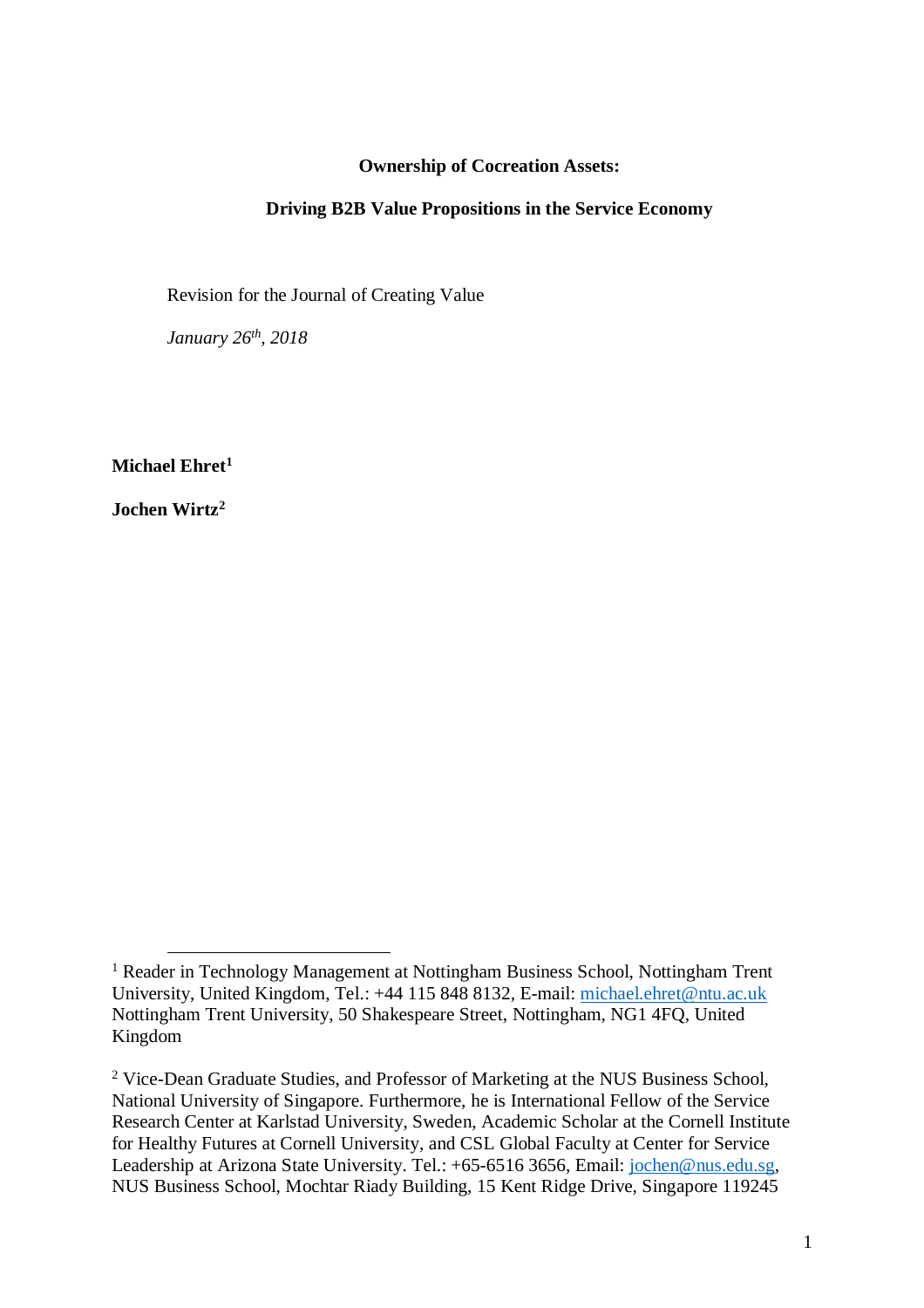#### **Ownership of Cocreation Assets:**

#### **Driving B2B Value Propositions in the Service Economy**

Revision for resubmission to the Journal of Creating Value

*January 26th, 2018*

# **Abstract**

The benefits of specialization have been driving the rise of the service economy and pushing capability frontiers and economic growth. In service economies, almost any activity, asset, and skill can be bought on competitive markets, making it harder to build competitive advantage on any of those inputs. Against that background, the question emerges what constitutes sustainable value propositions of service providers. Drawing on an emerging stream of research on nonownership value of services, we argue that service providers create value by taking on ownership of service assets and thereby transform uncertainty of value creation into economic opportunities. In our view, service providers offer the essential value proposition of transforming their clients' uncertainty downsides into opportunities related to assets such as vehicles, real-estate, equipment and computing platforms. Clients benefit by delegating ownership of assets to the domain of a service provider. In turn, clients can focus their investment on their most promising assets. Service providers create sustainable competitive advantage by assuming ownership and excelling at the management of (1) unique physical assets, (2) unique intangible assets, and (3) maintaining an appropriate architecture of social capital through customer relationships and business eco-systems.

*Keywords:* Value Creation, Value Propositions, B2B, Service Economy, Nonownership, Capturing Value, Value Appropriation.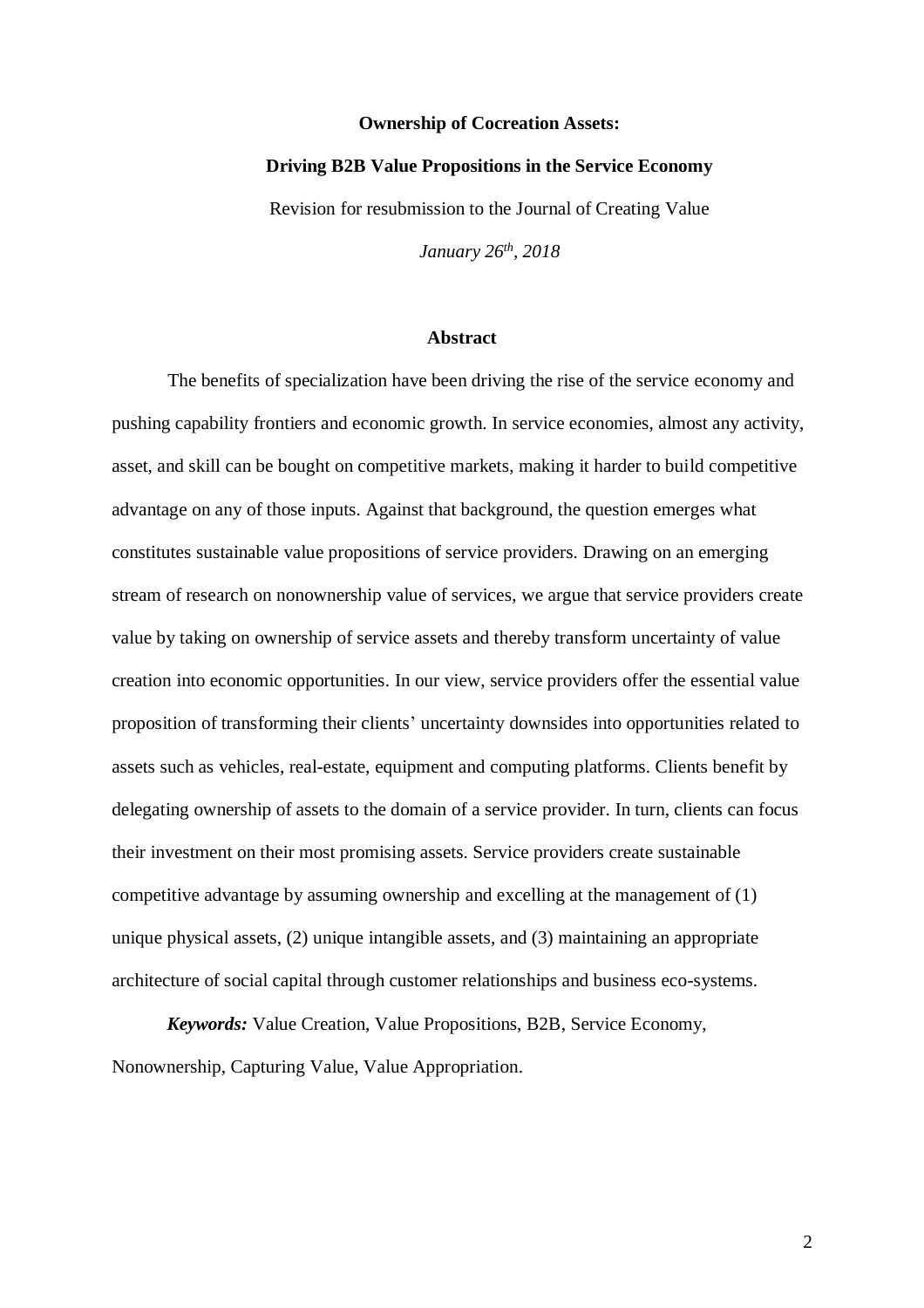#### **The Rise of B2B Services in Modern Service Economies**

One of the most striking economic phenomena is that the services sector becomes dominant as an economy develops (Buera & Kaboski 2012). This has been persistent for developed OECD countries and has become apparent for emerging economies such as China and Brazil (OECD 2007; Wirtz, Tuzovic & Ehret 2015). There are many potential reasons for this rise, most prominently the growth of productivity in agriculture and manufacturing, unleashing resources for the supply of services offerings as well as shifts in demand towards services offerings.

One pertinent question related to the rise of services is if and how services add economic value. Confronted with the rise of the service economy, pioneering researchers associated services with limited opportunities for raising productivity constituting "Baumol's disease". These arguments partly build on the assumption that services indicate a rise of leisure activities enabled by productivity gains that enabled the rise of affluent societies and unlocked time for consumption activities. However, a growing stream of empirical research shows rationale and evidence that business services entail opportunities for productivity gains and enable economic re-organization unlocking value and increasing productivity.

Debates of the service economy have ignored for a long time that re-organization and innovation of business firms work as one of the main drivers of service economies (Ehret  $\&$ Wirtz 2010; OECD 2007; Triplett & Bosworth 2003; Woelfl 2005). One reason relies on available data. Traditionally, economic accounts report on the outputs of economic activity related to industries structured along the broad categories primary resources, manufacturing, and services. However, for many questions, the demand side of the economy offers further insights, and a growing number of researchers shows rational and evidence for a particular contribution of business services to economic growth. In particular, economic researchers have seen growing evidence for the growing share of services as inputs for economic activity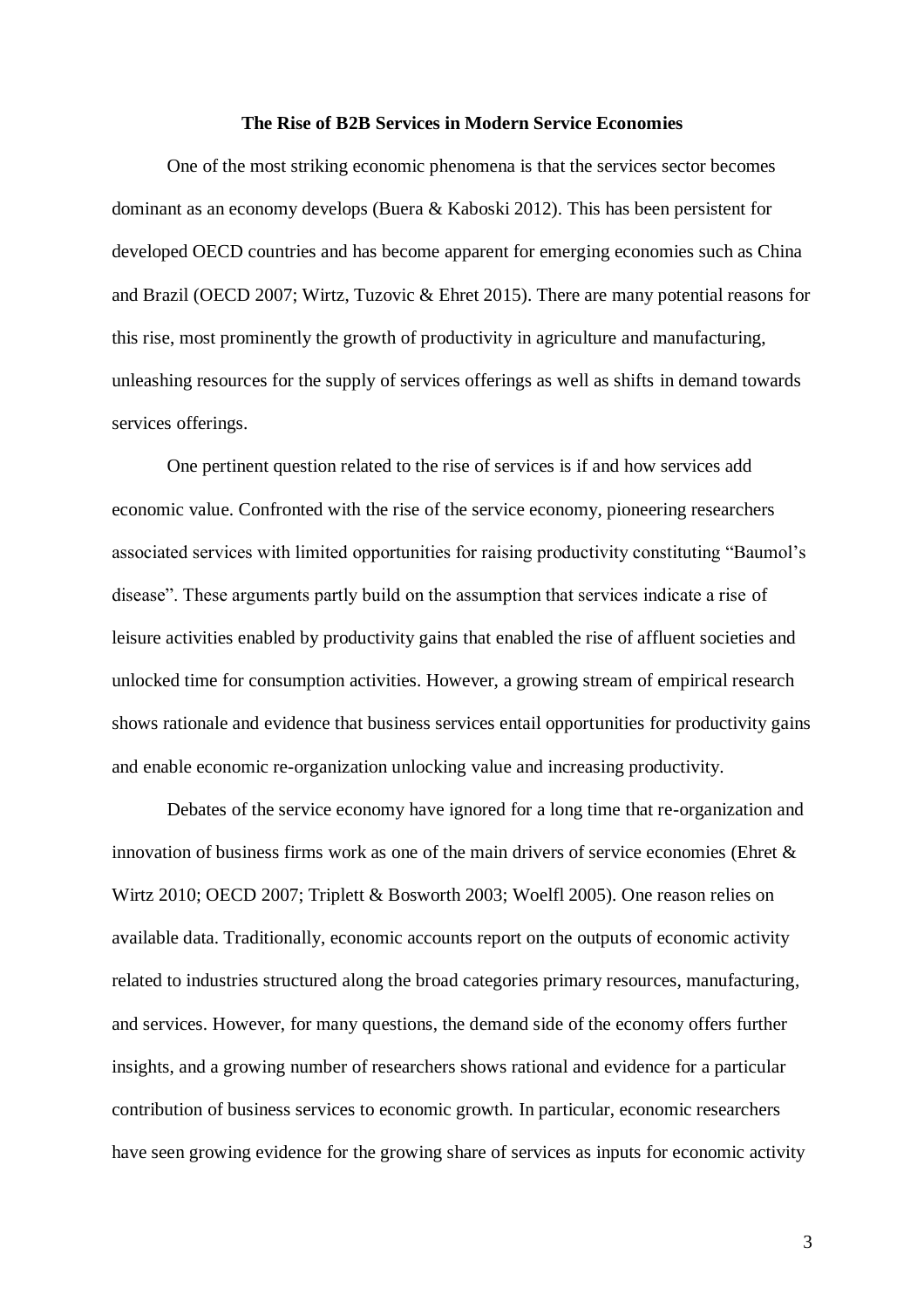when economies progress and grow (OECD 2007; Triplett & Bosworth 2003; Woelfl 2005).

Recently, economics statisticians have developed measures for the demand for economic inputs offered by industry types. In particular, the European KLEMS<sup>3</sup>database has developed a detailed account for economic inputs (Koszerek et al. 2007). Our analysis of the recent issue of the European Service data shows that from 1995, the starting data of consistent reporting for the Europe-12 countries<sup>4</sup>, services have grown their share from barely 50% of economic inputs towards almost 60% in 2014, while the share of manufacturing inputs shrank from ca. 47% to 40% and primary inputs from around 3% to 2% (see Figure 1).

A closer look at different service categories reveals professional and business services, and information and communication services as those service categories that take a growing share of service inputs used by the economy (see Figure 2).

 $\overline{a}$ 

<sup>&</sup>lt;sup>3</sup> "KLEMS" refers to the decomposition of output growth into contributing factor inputs — capital (K) and labour  $(L)$  — and intermediate inputs — energy  $(E)$ , materials  $(M)$ , and service inputs (S) (van Ark & Jäger, 2017).

<sup>4</sup> EU-12 represents the EU member states for which growth accounting could be performed from 2001 onwards, namely: Austria, Belgium, Czechoslovakia, Denmark, Finlan, France, Nethelands, Spain, Sweden and the United KingdomeAT, BE, CZ, DK, FI, FR, DE, IT, NL, ES, SE, and UK, see [http://www.euklems.net,](http://www.euklems.net/) accessed on January 23rd 2018.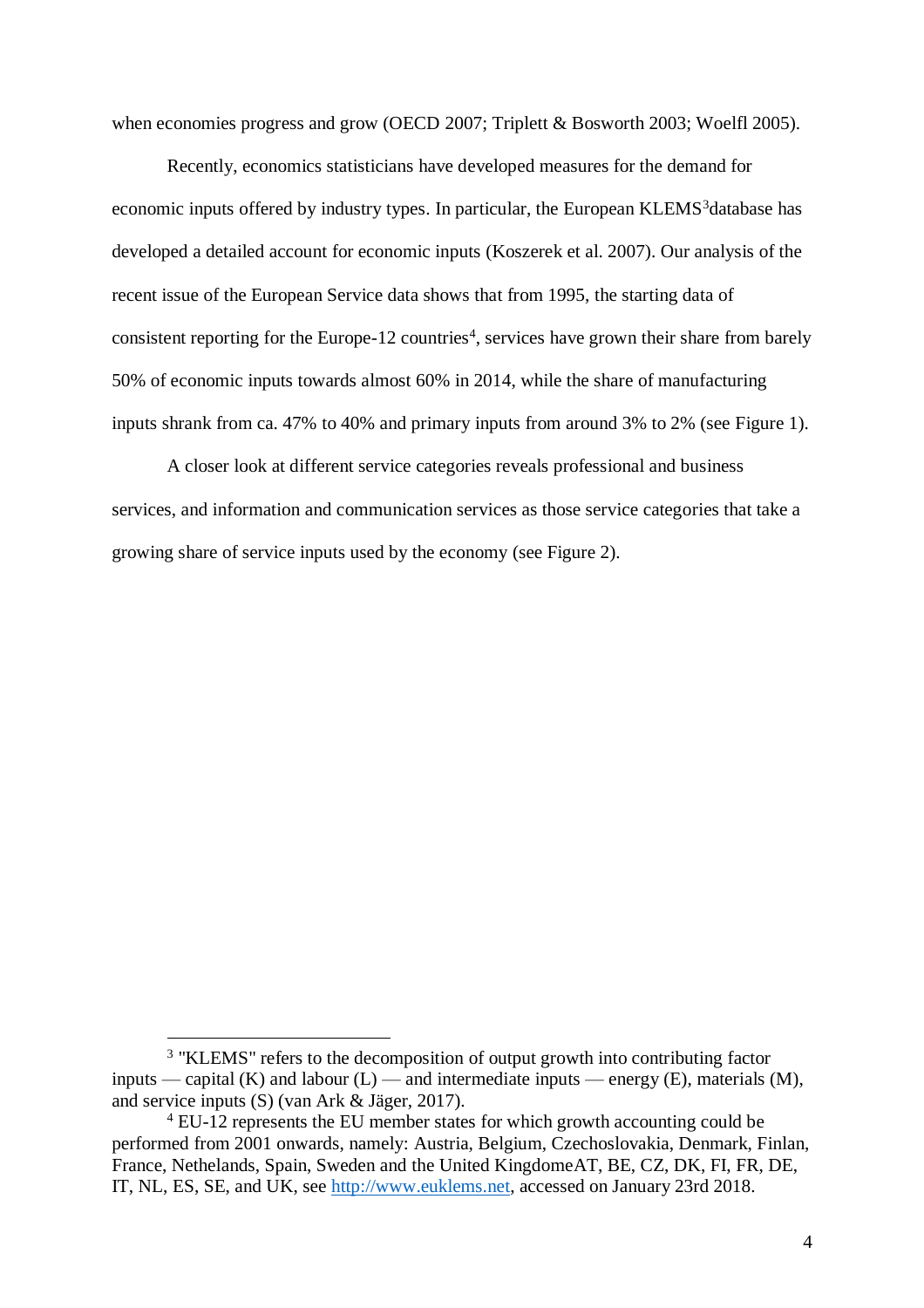

**Figure 1: Economic inputs of economic sectors in the Euro-12 area** 

Notes: Own calculations based on EU-KLEMS database, [http://www.euklems.net](http://www.euklems.net/) accessed on 17.01.2018. See Appendix Table 1 for the full dataset.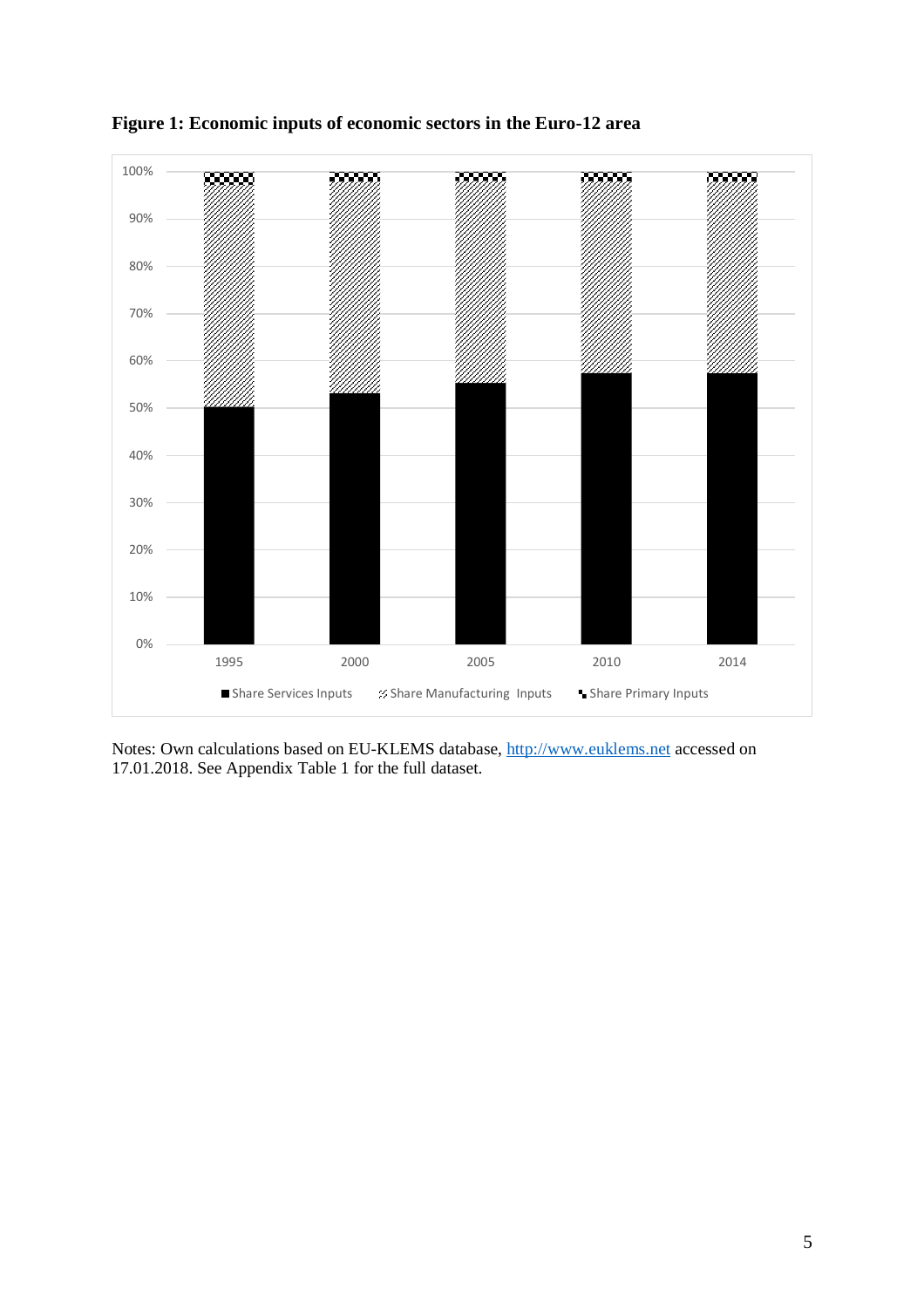



Own calculations based on EU-KLEMS database, [http://www.euklems.net](http://www.euklems.net/) accessed on 17.01.2018. See Appendix Table 2 for the full dataset.

What motivates businesses to increase the use of services as inputs for their value creation activities? In the following section we discuss the role of ownership and its contribution of unique value propositions offered by services.

# **The Role of Asset Ownership in B2B Service Cocreation**

A growing stream of research suggests that one key value proposition of services is the exchange of benefits without the transfer of ownership (Lovelock & Gummesson, 2004: Wittkowski, Moeller, & Wirtz, 2013). Especially business firms might benefit by replacing costly and risky assets like buildings, machines or vehicles by a network of efficient, capable and responsive service providers offering facility management, contract manufacturing or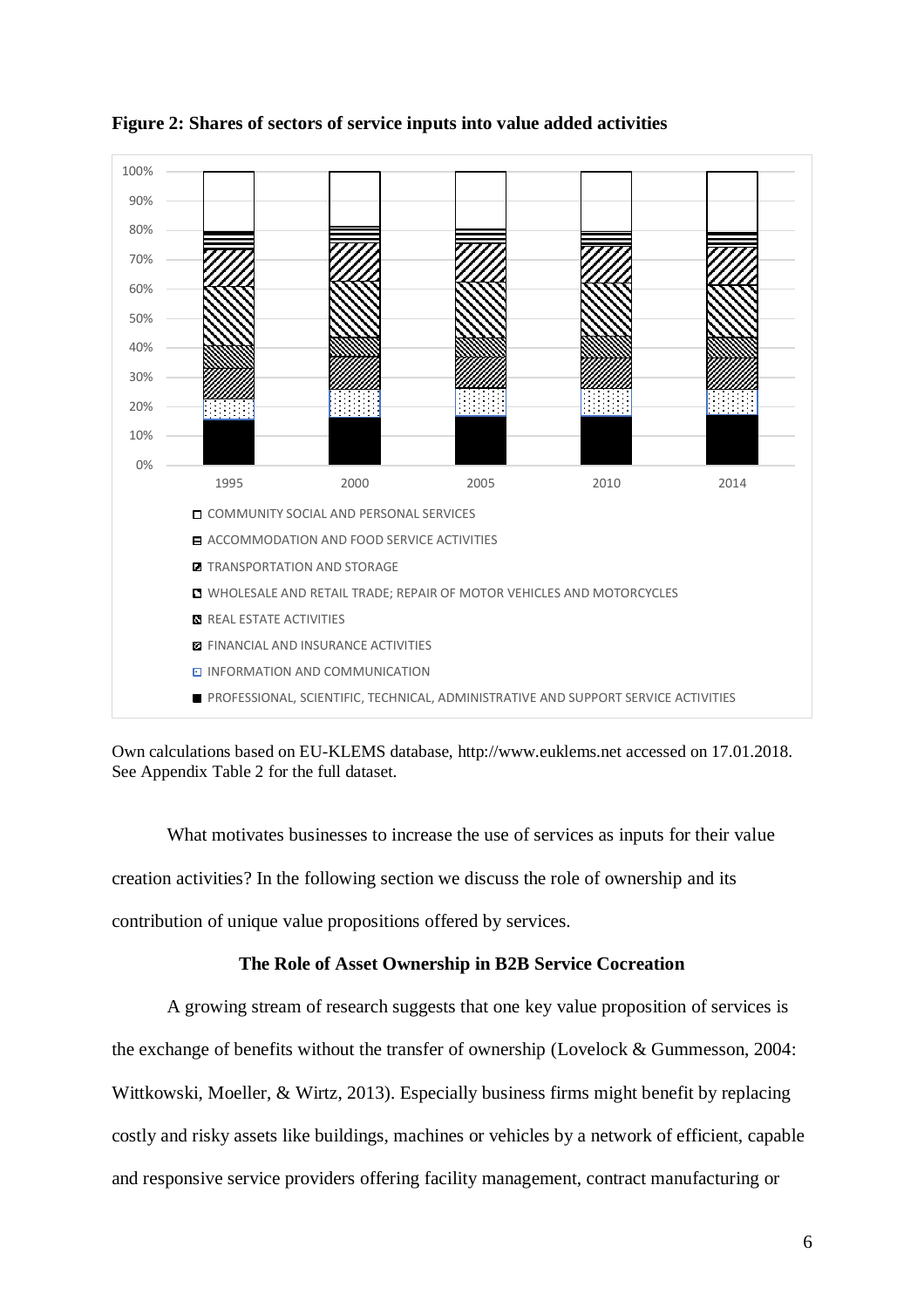supply-chain services (Quinn, 1992). Some authors conclude that the rise of the sharing economy and growing servitization indicate the decline of ownership-based capitalism (Haskel & Westlake, 2017; Rifkin, 2014).

While we agree with the potential productivity gains unleashed by nonownership offerings, we challenge the conclusion of the death of ownership. A look at the financial reports of key platform providers that offer nonownership services reveals that these have been building-up assets over time, including physical assets needed for information infrastructures. From a theoretical perspective, many of the nonownership arguments look at the cost dimension of ownership and neglect potential opportunities for asset ownership. One of the key benefits of ownership is its legal capacity to empower entrepreneurs with the authority to re-combine resources and capitalize profits resulting from such business ventures (Foss et al. 2007; Mises 2007). Reflecting the entrepreneurial dimension underlying any viable business organization, we claim that the value of nonownership services does not indicate the demise of asset ownership. To the contrary, we argue that nonownership services offer value by increasing the productivity of the asset base, enabling business firms to focus on assets that show the strongest contribution to their firm-specific business opportunities while delegating all complementing activities to specialized world-class service providers.

While such nonownership value partly rests on the substitution of assets by services, we suggest that the value offered by services unfolds as a complement to the asset base of the economy. In short, nonownership and related service offerings offer value by increasing the flexibility of asset ownership and enhance the capability of firms to direct assets to their highest valued uses. In fact, nonownership provides the legal backbone of the emergent network economy, where vertically integration of business functions by the industrial firm is gradually replaced by a network of specialized service providers, capable of driving assets to their highest valued uses and offer almost any business operation as a service for hire. In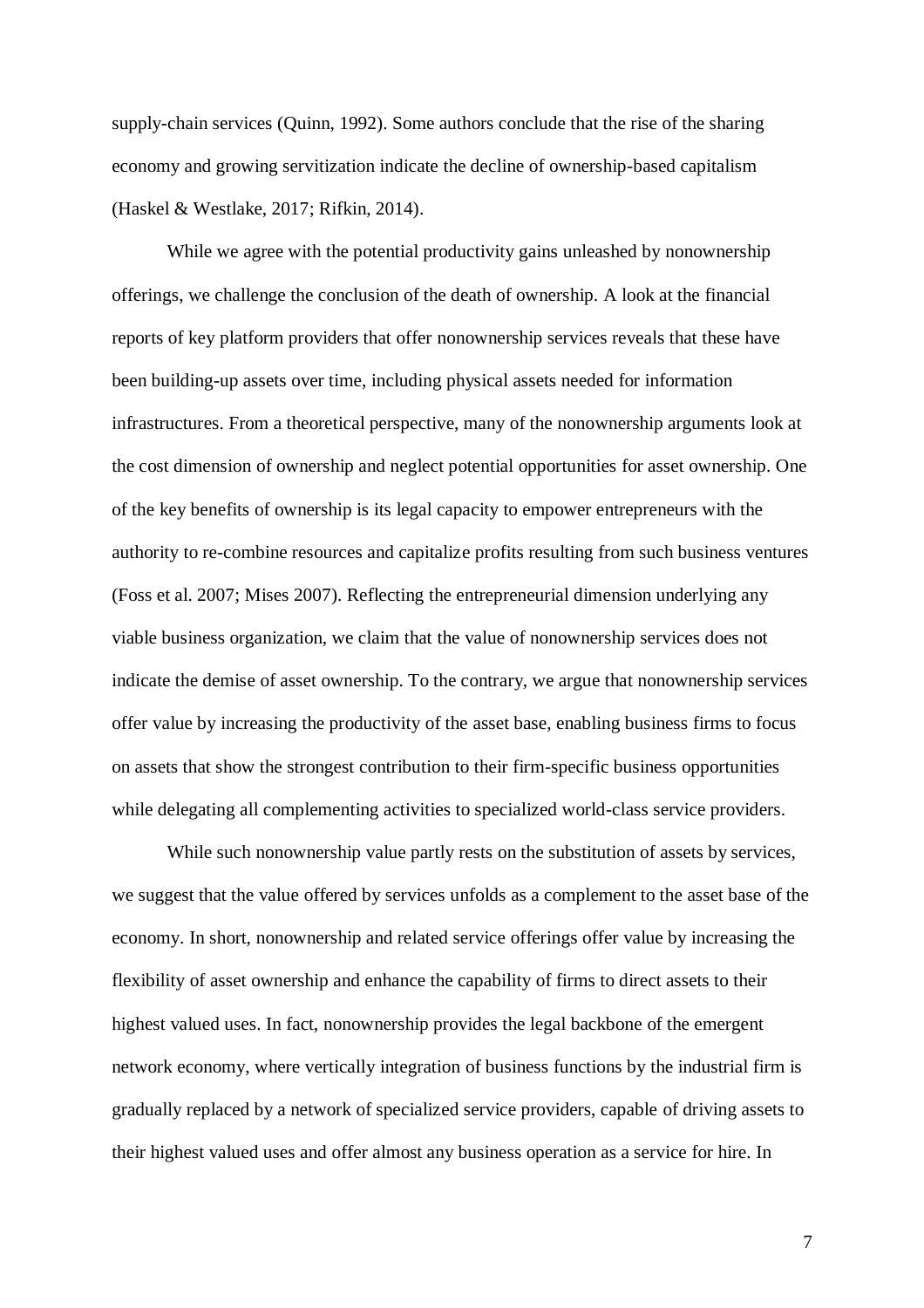short, we advance that nonownership services work as complements to asset ownership and rather help to increase the productivity of the asset base.

The neglect of asset ownership relates to a gap pertinent in service research. Arguably the key contribution of service research is to elucidate the active role of the downstream actors, most notably users, clients or consumers as active contributors to the value creation process as claimed by the Service-Dominant Logic (SDL; Vargo & Lusch 2004). We argue that this progress has come with the trade-off related to our understanding of the supply-side of value creation as organized by firms. In goods-dominant industrial paradigms, the firm constitutes the domain of production-driven value creation, assuming that firms produce value that is consumed by their customers. Service-dominant perspectives imply that both, customers and firms contribute value by acting as resource integrators. As a result of valuein-use perspective established by SDL, the role of the supplier-firm has become more ambiguous (Grönroos & Voima, 2013). We suggest that asset ownership offers a meaningful approach for defining the role of the firm in service contexts where clients and their service providers cocreate value. We argue that the role of the firm is to take-on ownership and responsibility for cocreation assets, while clients obtain outputs and remain responsible to direct service outputs to higher valued uses. We advance that the key driver of nonownership value offered by services is the management of economic uncertainty attached to asset ownership. In the following section, we take a closer look at the value propositions offered by asset ownership. We follow with a typology of service assets based on their contribution to value cocreation. We conclude the article with a discussion of implications for research, management, and limitations.

## **Value Propositions Offered by Nonownership**

Nonownership constitutes a widely-accepted criterion distinguishing services from goods (Lovelock & Gummesson 2004; Wirtz & Lovelock 2016, p. 21). In a goods business,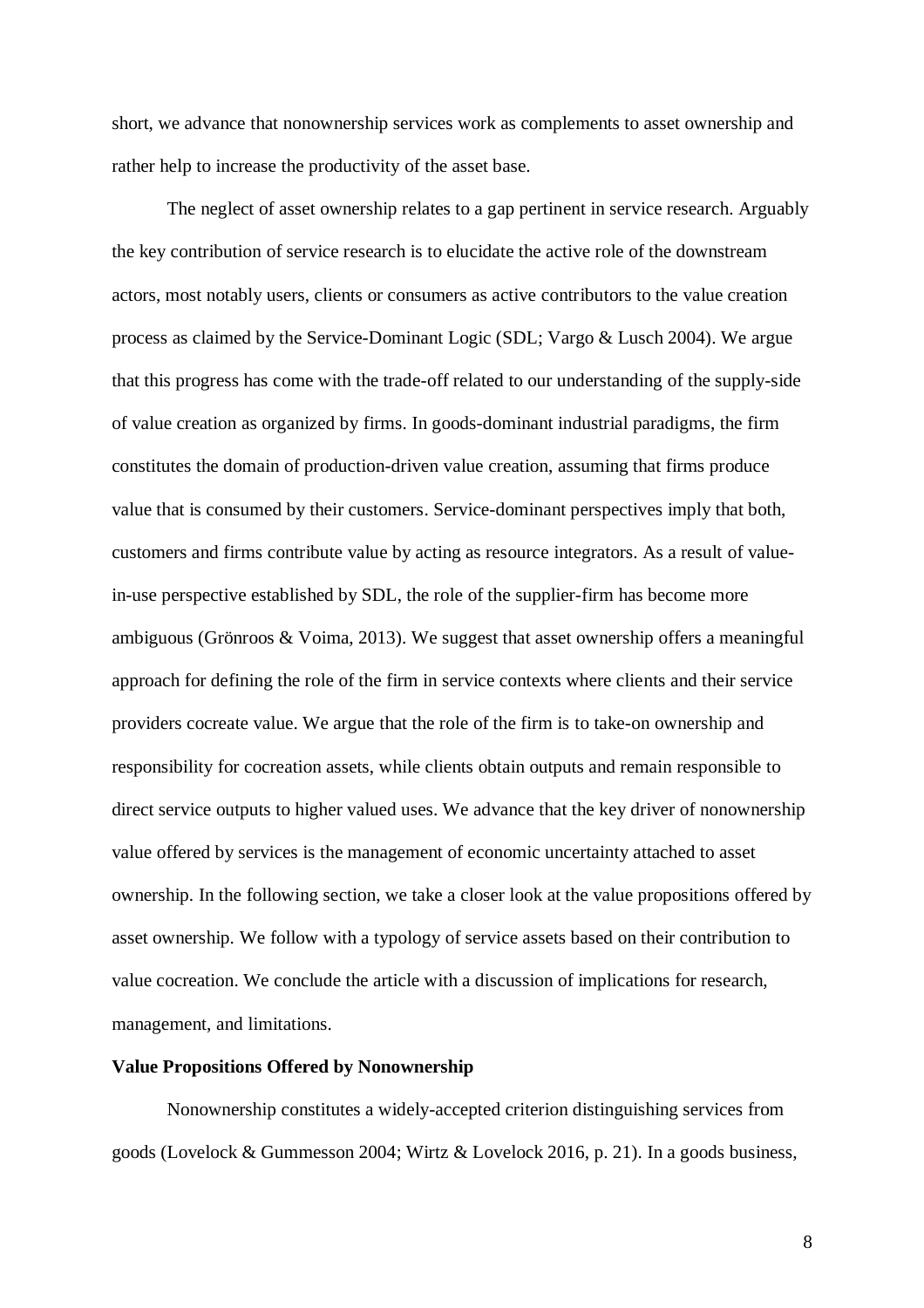the supplier transfers the ownership title and all related benefits to its customer, for example, a car, a building or an airplane-engine. Service businesses rely on the contractual definition of services unlocked from assets, for example, a taxi ride, a property-rental agreement or a power-by-the hour contract entitling the airline to use the performance of the engine. Thus, a key characteristic of service business is that it provides services unlocked from their resources.

What drives the value of nonownership? In order to gain a better understanding, let us start with a look at the peculiar characteristic of ownership in contrast to contract and its implication for value creation.

Ownership entitles holders as the highest legal authority over an asset within a given legal order. Thus, owners do not need to specify benefits they want to obtain from their assets in contrast to service clients who need to specify their benefits expected from a serviceagreement. For example, as the owner of a house you do not need to anticipate if you want to inhabit it, use it for business or professional activities, rent-it out, sell-it or establish it as the center of an arts community. As the tenant of a house, you will need to negotiate these benefits with the landlord, and therefore need to anticipate our expected benefits when you enter negotiations.

Because ownership titles relieve economic actors from the need to specify benefits or services, they become valuable under conditions of economic uncertainty. Coase (1960) raised awareness for the benefits and costs associated with ownership, claiming that asset ownership lowers the costs of contracting. In economic valuation, users aim to value the services they obtain from a resource rather than some sort of intrinsic value of the resource itself. In the absence of uncertainty, users can specify the value of the services offered by the resource and negotiate contracts that reflect their preferences and needs. With uncertainty, however, valuation of services becomes costly if not impossible (Barzel 1987; 1992; Coase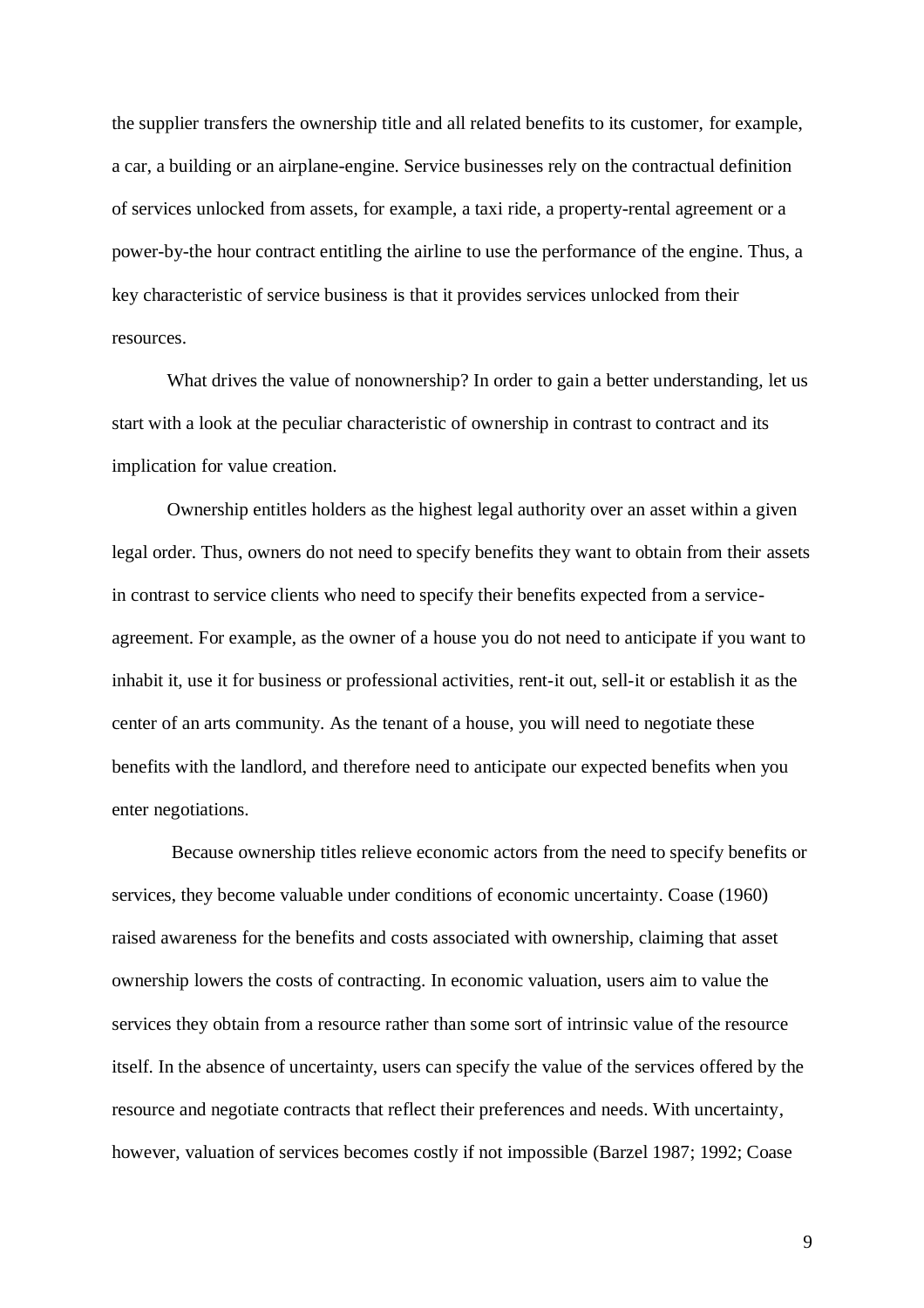1960; Grossman & Hart, 1986). However, ownership facilitates contracting and reduces its costs, as owners take on responsibility for the uncertain elements of asset value not specified in contracts. Once the owner takes care for uncertainty, parties can focus negotiations on service specifications enabling them to reach an agreement at lower transaction costs.

Uncertainty is also at the core of another approach, the entrepreneurial theory of the firm of the Austrian school of economics (Foss et al. 2007; Mises 2007). From the Austrian perspective, ownership empowers entrepreneurs to recombine resources to higher valued services, offer these on services markets and claim the residual income that turns into profit in the fortunate case. In the Austrian perspective, asset ownership offers the key to enterprising activities aiming to explore and exploit business opportunities. Because uncertainty has a genuinely unpredictable dimension (Feduzi & Runde, 2014), ownership proves as a double-edged sword, opening up doors towards business opportunities, but at the same time exposing owners to potential downsides and losses.

We argue that these peculiar value propositions of ownership, reducing contracting costs and empowering entrepreneurs, offer the pillars for cocreation value. We hold that services offer a unique value proposition enabled by their cocreation character: By unlocking service benefits from service assets, services enable clients and providers to share uncertainties of a service (see fig. 3). As owners of service assets, providers have the right to claim profits but need to accept their exposure to loss. The prospect of profit offers an incentive for owners to take-on uncertainties related to asset ownership and take-on the role of the entrepreneur of service assets. Asset-entrepreneurs thrive by driving assets to their highest valued uses. This includes attracting customers with the highest benefits, ensure compliance with service agreements, increase efficiency, reliability and productivity of assets. Specialized service providers seek to exploit such opportunities by targeting investments into asset-productivity that are frequently not feasible for vertically integrated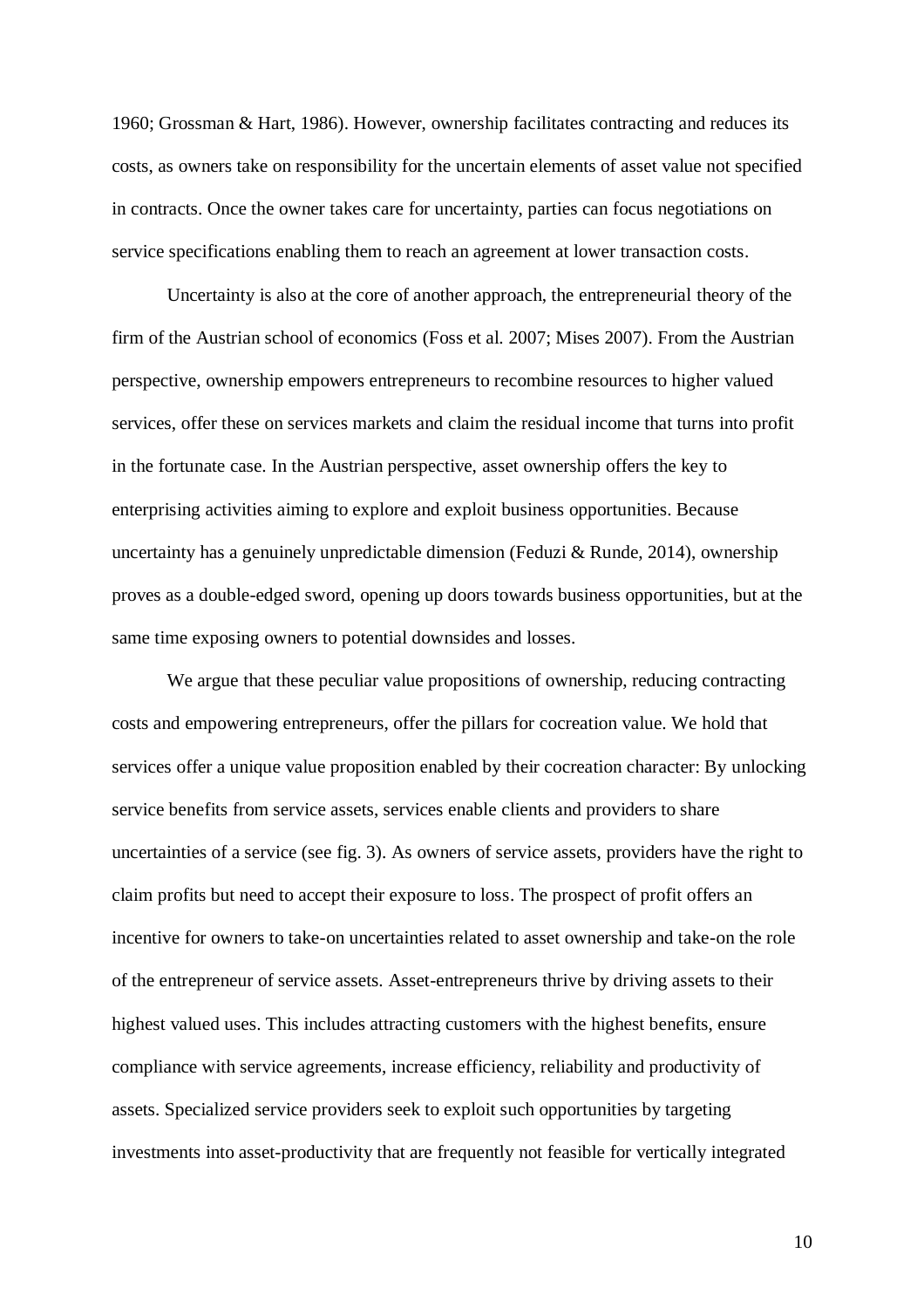companies. While almost any business has become heavy user of IT-hard and software, most businesses aim to benefit by delegating invstements to specialized IT equipment manufacturers or cloud . In the case of catering, specialized service providers offer better quality at lower cost by supplying a large customer base that justifies investment into equipment, processes and training for providing food. Service clients benefit when they delegate asset-ownership in order to reduce exposure to potential losses. Thus, service contracts enable customers to calibrate investments into those assets that are most critical for their unique business opportunities, and delegate non-critical assets to specialized service providers. For example, by substituting corporate IT centres with outsourced service providers, banks can focus on customer relationship management and optimizing investment strategies. Airlines gain time and resources for branding, customer relationship management and service quality by delegating ownership of assets like airplanes or airplane engines to service providers. As a consequence, service clients become entrepreneurs of cocreation outputs. Looking at the uncertainty-dimension of cocreation in business services (see Figure 3) we identify three key components. First, *cocreation assets* that constitute the platform for sharing uncertainty. We differentiate between physical cocreation assets, such as plants, engines, equipment of real-estate, intangible cocreation assets, such as legally protected technologies or software, and not least social capital underlying the cocreation network. The *cocreation contract* defines the terms of uncertainty sharing, by specifying cocreation benefits and the terms including service fees. We propose three key types of *cocreation value*. First, *inter-organizational exchange of opportunities* enables companies to share business opportunities across organizational boundaries as in the case of markets for technologies or open innovation, where specialized technology companies share opportunities with companies who focus their business on the downstream exploitation of technology for example in the form of consumer products or services. Second, by *inter-*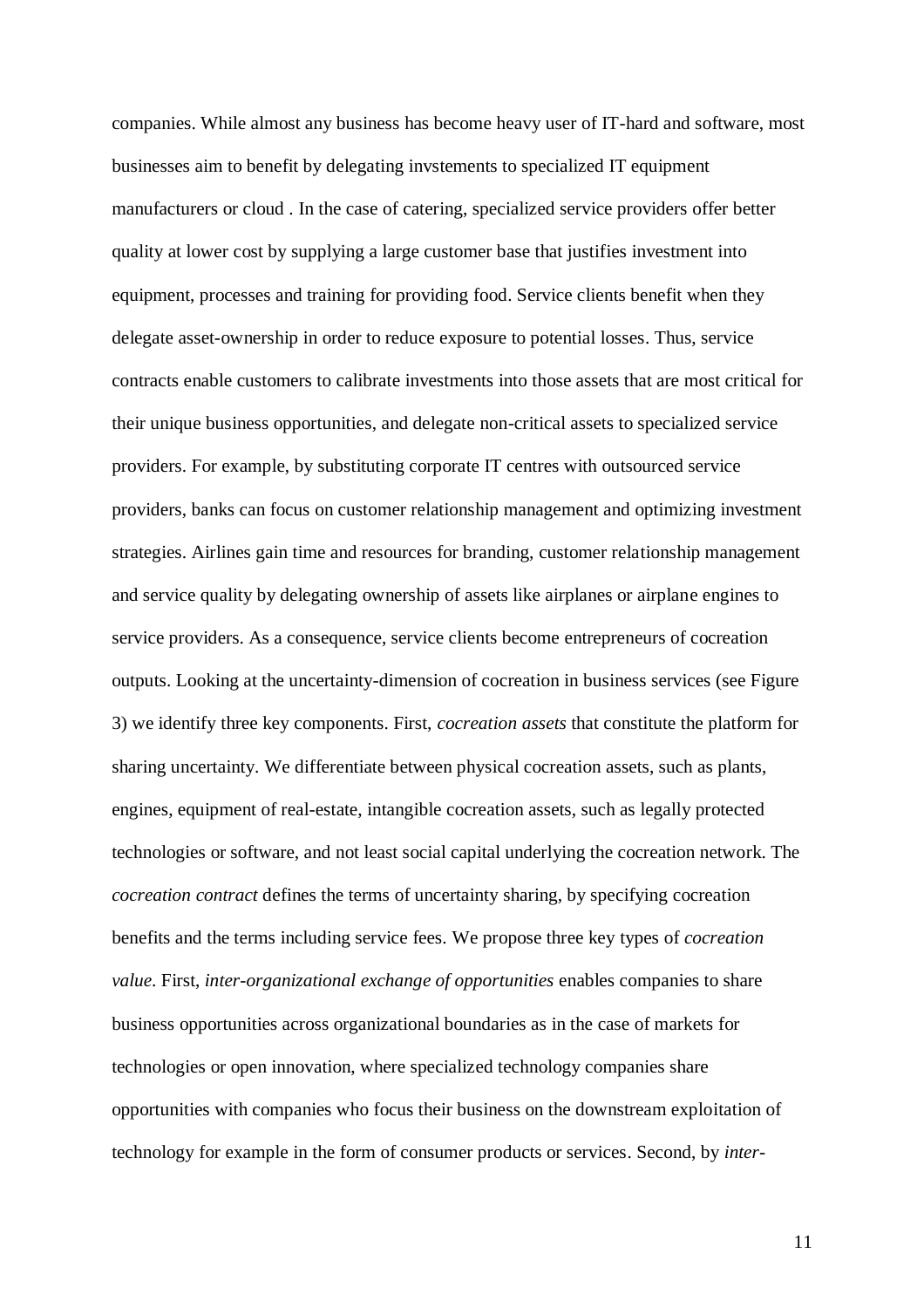*organizational delegation of uncertainty downsides* clients can calibrate their investments on their most promising opportunities, while offering opportunities for specialized service providers. Not least, cocreation can build on a *common pool of uncertainty*, for example in the case of platform companies who focus on providing the infrastructure that facilitates the configuration of services for both, providers and clients. For example, platform companies like Amazon Web Services focus primarily on connecting upstream companies with downstream channels towards consumers. Through developing and dominating common pools of resources for cocreation, platforms have become the meta-owners of serviceinfrastructures and come under enhanced scrutiny because of their economic power.





Most fundamentally, cocreation contracts allocate responsibility of cocreation assets to the provider, while delegating responsibility for the use of defined outputs to the domain of the client. Thus, cocreation contracts offer clients benefits unlocked from costs and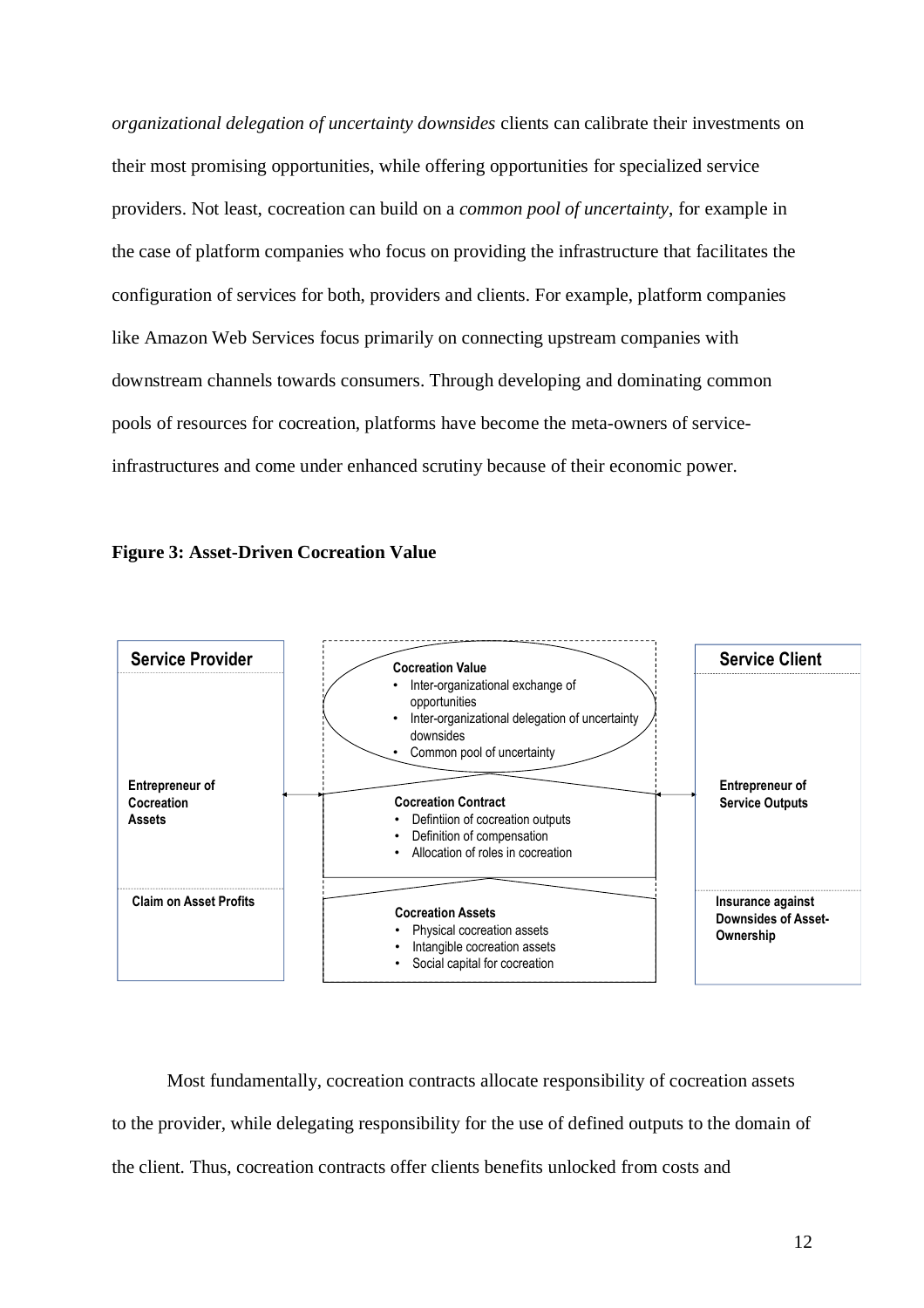uncertainty related to asset ownership. However, clients remain responsible to use the contractual outputs as complements of their own ventures and value creation activities. Thus, taxi-clients remain responsible to make the most of their meetings at their destination, office space renters remain responsible for their business operated on the rented premises, and airlines rely on marketing and operating transportation services enabled by the Power-by-the-Hours service offered by the engine operators.

Especially under competitive pressure, clients benefit when they can delegate some share of uncertainty to a service provider, while focus their own entrepreneurial activities on those domains where they expect the most promising opportunities. Downstream companies might benefit from freeing-up resources and capital to focus on consumers and distribution channels while benefiting from enterprising resource providers who offer them enhanced economic capabilities. Thus, service providers willing to take on uncertainties related to asset ownership open a gateway to unique business opportunities. First, service contracts offer an opportunity to capitalize services into revenue streams. Ownership empowers providers to invest in productivity, cost effectiveness, and service quality potentially driving profitability, competitiveness and market growth for their service offerings, their clients, and the economy at large.

To effectively unlock these benefits requires a clear understanding of the roles of assets in cocreation. We discuss these in the following section.

#### **Service Assets as Sources of Value Propositions**

A crucial starting point is to ask what constitutes the critical assets that enable a competitive advantage in the context of value co-creation. Such questions are at the heart of the resource-based view which is concerned with sources of economic value. The resourcebased theory names four key criteria for an asset to be considered a resource (for an elaboration see Peteraf, 1993; Srivastava, Shervani, & Fahey, 1998):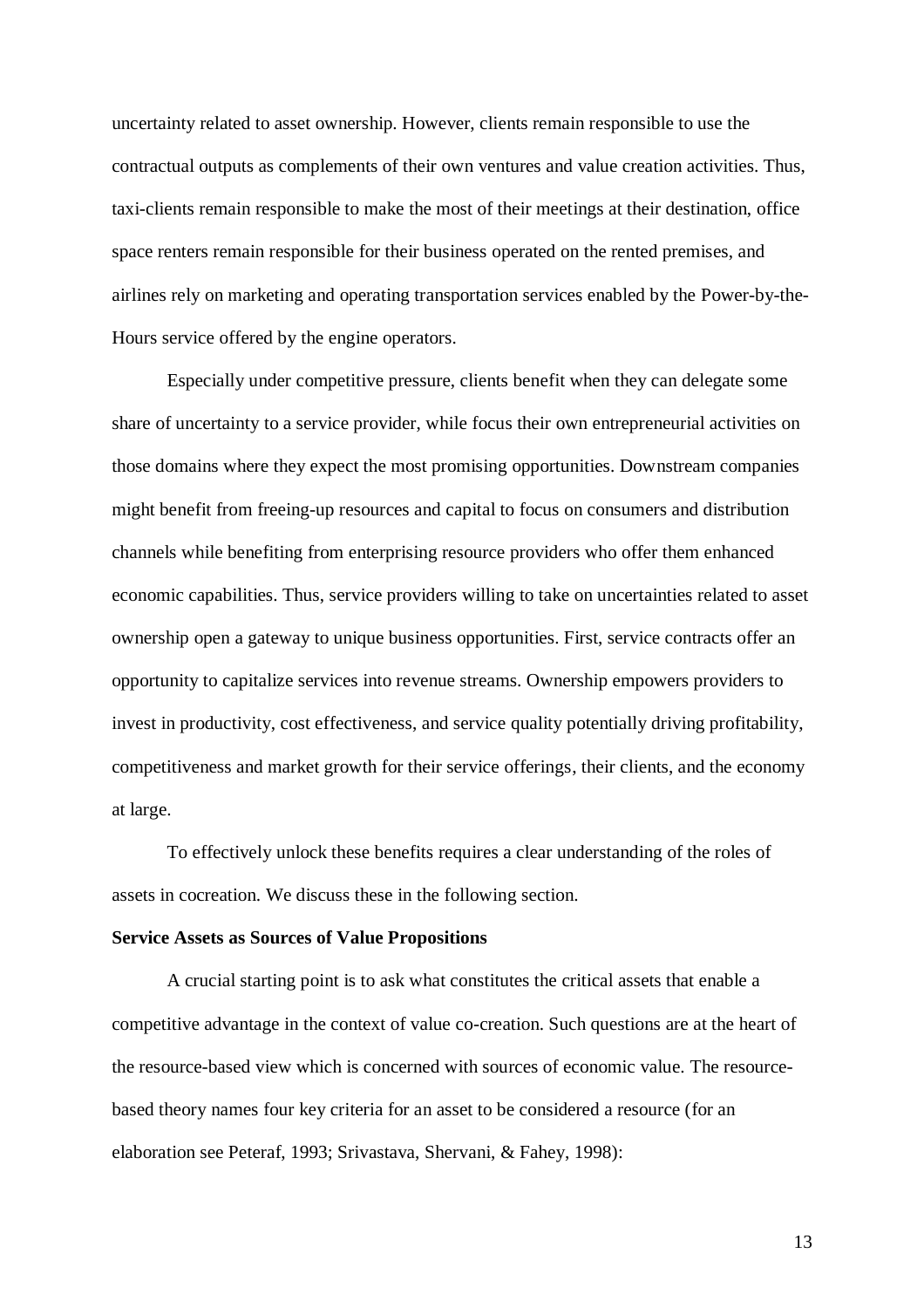- *It is convertible:* The firm can use the asset to exploit an opportunity or neutralize a threat and thereby enhance value.
- *It is rare:* To the extent that the firm enjoys control of a rare resource it gets to hold on a differentiation advantage.
- *It is imperfectly imitable:* If competitors find it difficult or even impossible to duplicate the resource, the owning firms enjoy a unique value proposition.
- *It does not have perfect substitutes*: If companies find not substituting assets the firm maintains its unique position.

While several authors accentuate the supply-driven aspect of the resource base, its pioneers see resources as crucial links between firms and entrepreneurial opportunities on external markets (Lewin 1999; Penrose 1959). This view finds its echo in the work of researchers who have established the resource-based view as one of the major conceptual foundations of the marketing domain (Morgan & Hunt 1994; Wernerfelt 1984). Thus, service companies need to own and control assets that connect resource potential with client needs. We can identify three basic types that constitute the backbone of sustainable value propositions (see also Wirtz & Ehret, 2017 for an elaboration):

*a) Physical service assets:* In many markets, providers find a convenient entry gate to service business models by taking on ownership of physical assets, like machines, equipment, real-estate or transportation vehicles (Ehret & Wirtz, 2017). But taking-on ownership rarely is sufficient for competitive advantage. As owners, providers have skin in the game and are exposed to all downsides related to service provision, such as missing agreed service-levels eventually cutting into revenues, cost overruns from operational challenges, or inefficiency in service delivery. Thus, providers need to develop and maintain unique capabilities for managing service assets. Specialization opens a path for developing unique capabilities, especially if providers manage to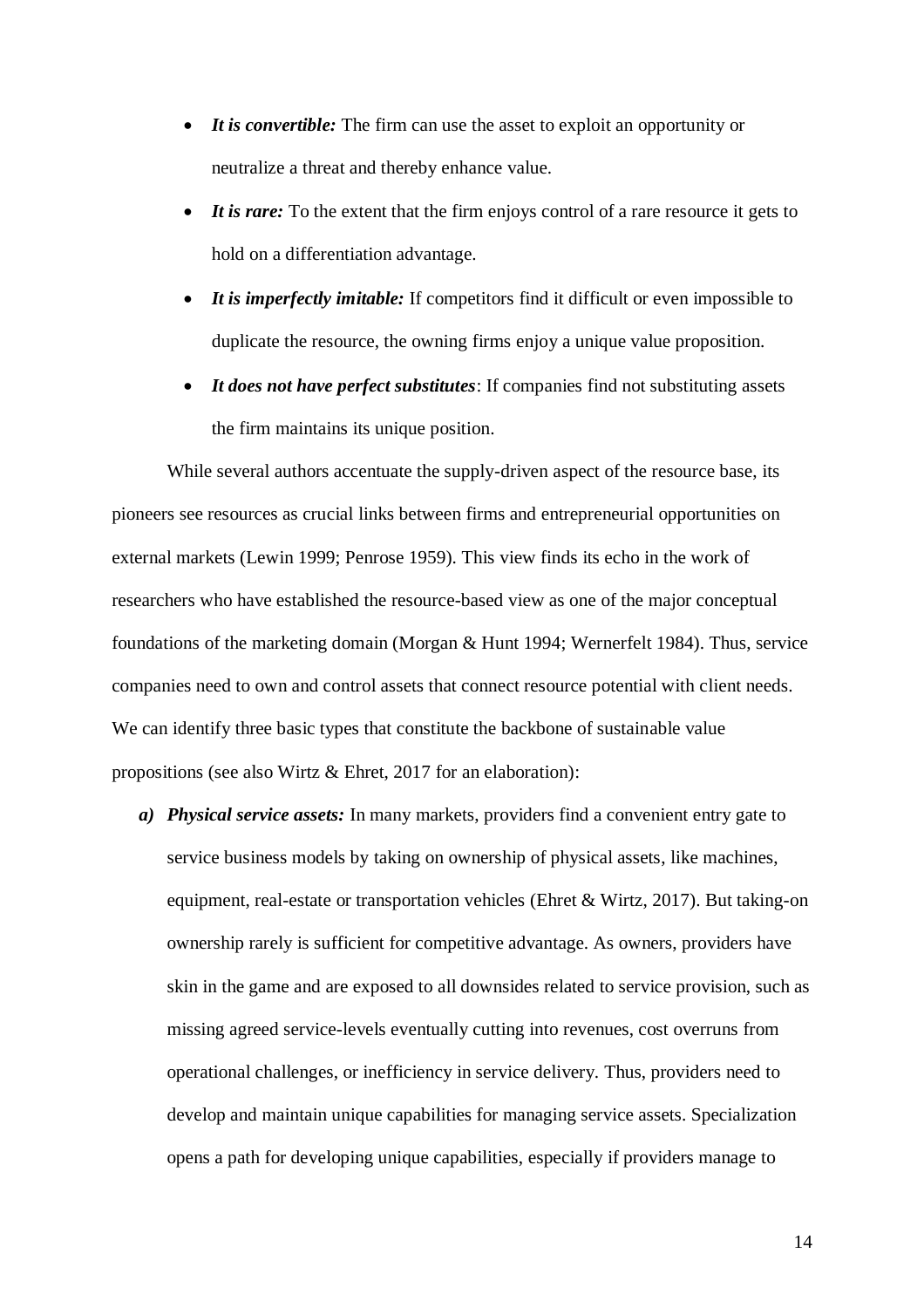progress on the learning, curve, drive economies of scale and advance routines (c.f., Wirtz & Zeithaml 2018). Service providers can also consolidate assets into a novel stage of a value chain, unlocking efficiency gains (Ehret & Wirtz, 2010). For example, IT outsourcing or cloud computing consolidate computing power previously owned and operated by user firms under the roof of specialized IT companies, unlocking potential for industry- if not economy-wide efficiency gains. Not least, physical interfaces and computing platforms enable service providers to increase efficiencies as well as add intelligence to their services. For example, Rolls-Royce Power-by-the-Hour airplane engine service resides on smart IT-infrastructure creating real-time information for its global control-centers (Ehret & Wirtz, 2017; Smith, 2014). The Internet-of-things provides the physical backbone for implementing smart services (Ehret & Wirtz, 2017).

b) *Intellectual service assets:* To the extent that ideas can be legally protected, companies can reside on intellectual property (IP), such as patents, trademarks, brands, and copyrights. In the context of open business models, such companies can use IP as vehicle for revenue generation through licensing (Arora, Fosfuri, & Gambardella, 2004; Arora, Fosfuri & Rønde, 2013; Pisano, 2006). Unlocking ideas from physical products was crucial in the development of the modularized IT industry where upstream technology companies relieve downstream product and service providers from some share of their R&D activities, unlocking resources and management attention for downstream marketing, distribution channels, and service quality. In general, markets for technology enable a growing range of R&D-driven start-up firms to advance capabilities and extend the knowledge space, relieving downstream companies for focusing on the implementation of new technologies for their customers' benefits.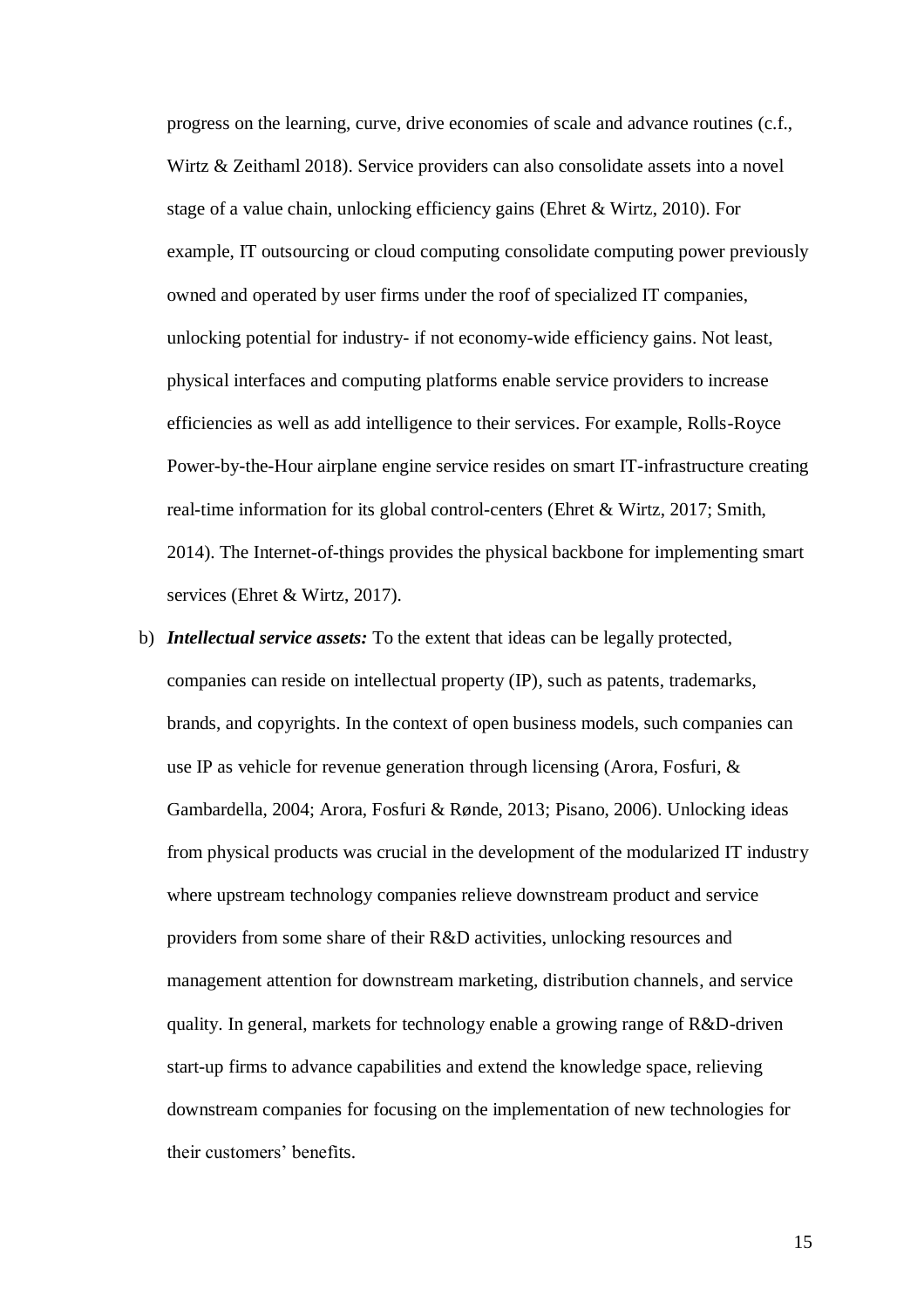c) *Social capital:* In contrast to asset classes discussed so far, social capital cannot be legally owned. But exactly that makes social capital so important. Only the contributions of customers, partners and employees drive agency into the service system and push resources to higher valued uses. Customer equity is the key condition for any service firm to engage in a service transaction as all services are evaluated by their value-in-use in the domain of clients (Vargo & Lusch, 2004; Macdonald, Kleinaltenkamp, & Wilson, 2016). Partners and complementors in eco-system drive capabilities and attractiveness of a service eco-system. Thus, platforms are becoming almost paradigms for value-creation in services as they enable companies to augment their core competencies with services of specialized complementors (Chesbrough, 2011; Parker, 2016). Not least, employees and the climate and culture of the service firm energize the service firm, and enable it to connect to its customers, understand their need through empathy and show creative solutions for challenges in service transactions (Wirtz & Ehret, 2017)

Physical, intellectual and social capital constitute the pillars of service capital that empowers providers to offer unique value propositions by relieving their clients from burdens of asset ownership. Providers gain by selectively owning strategic assets, differentiate them and excel in their operation. Such assets might be predominantly physical. However, intellectual assets enable differentiation by unique knowledge or capabilities and might even provide the backbone for specialization on technology businesses. While social capital cannot be owned in the legal sense, it provides the decisive conduit enabling a firm to commercialize its assets. Customer equity is the key to the customer base and the build-up of service revenues. Eco-systems, value networks, and employees empower a firm to direct its capital towards valuable uses and develop competitive advantages.

### **Implications for Theory, Management, and Research**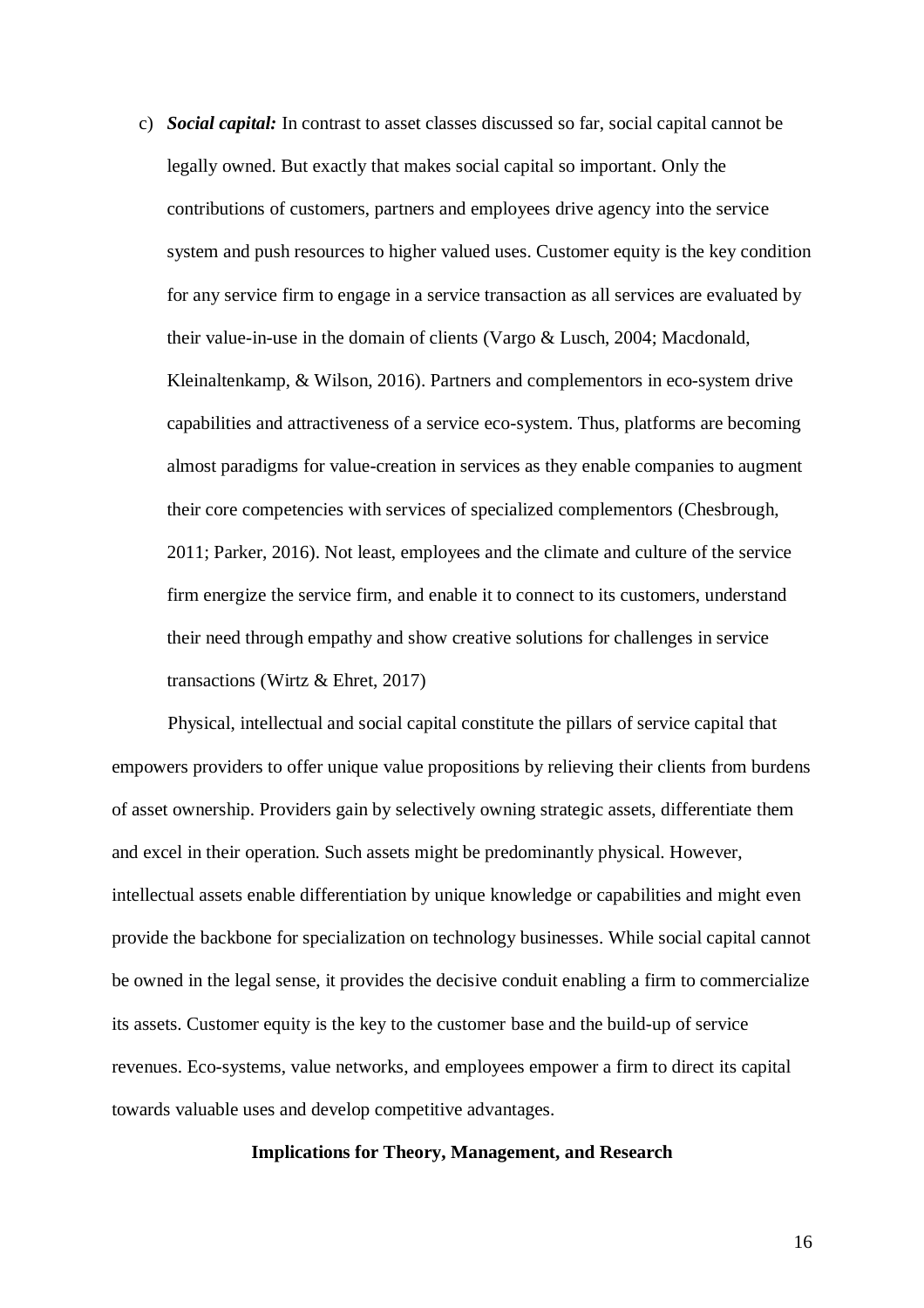The perspective of nonownership value and delegation of uncertainty in asset-based services offer a number of interesting implications which we discuss in the following sections.

#### **Unveiling the Supply-Side of Cocreation**

Service research and most prominently SDL has been on a mission to elucidate the user and downstream dimension of value creation that had been forgotten in goods-dominant approaches (Balantyne & Varey, 2006; Hibbert, Winklhofer, & Temerak, 2012; Vargo & Lusch, 2004). SDL and related service approaches contributed to our understanding of value cocreation and the decisive role of the user context in economic value creation. Cocreation value approaches reached their contribution with a trade-off. While cocreation improved our understanding of the role of users, clients or consumer in value creation, the role of the supply side firms has become more ambiguous if not opaque.

In cocreation, both, clients and providers integrate resources, aim to engage for service outcomes and may control physical, intellectual or social resources (Peters, 2016; Peters et al., 2014). It is tempting to conclude that there is no particular role of a supplier. Depending on the context, this may indeed be an appropriate conclusion. For example, industrial goods dominant approaches allocated the active role of value creation to the firm while taking the consumer as economically passive, simply adding their preferences into the equation. However, when we look at cocreation contracts, asset ownership offers a criterion that clearly defines the upstream role of asset owning service providers and downstream roles of asset nonowning clients who obtain service benefits. Thus, asset ownership helps us to unveil a meaningful and valid criterion to identify the role of the supplier in the context of value cocreation, without falling back into stereotypes cultivated by goods-dominant approaches.

### **Asset Management as Driver of Productivity in Service Economies**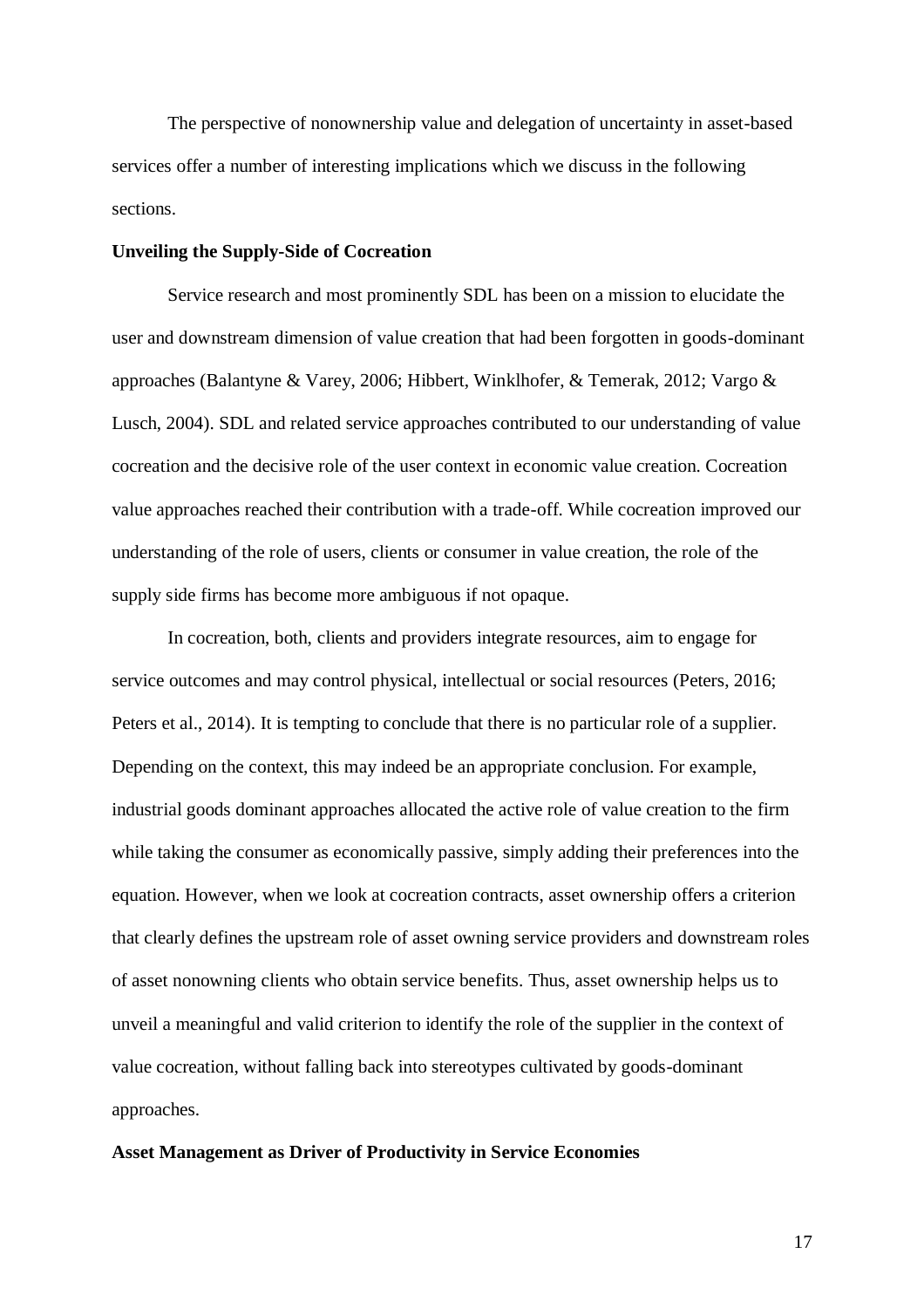The role of providers and asset management in cocreation opens up a pathway to address key challenges we face in economic and management research, most prominently the question of service productivity. While decision makers and academia have high hopes in the benefits of servitization, to date we find at best mixed evidence for performance improvements driven by servitization. One part of the explanation is that managers and reserachers are just about starting to understand the trade-offs and downsides of servitization. Asset ownership and its relation to economic uncertainty constitute one building block for concepts that help us to gain the full picture of service productivity. A simple but important starting point is to capture the downsides related to the uncertainty of asset ownership. For example, industrial companies engaging in servitization programs frequently find themelves locked into cost-traps (Eggert, Hogreve, Ulaga, & Muenkhoff 2014; Ploetner, 2016). In many cases, they might have a clearer picture of the opportunities related to service revenues than the downsides driven by responsibilities for all positive and negative uncertainties related to assets.

Looking at the opportunities, the rise of platform providers who have gained dominant position in networked economies and eventually have been occupying the top spots of equity valuation, as in the case of Apple, Microsoft, Amazaon and Facebook (Chadarvarty, Kumar, & Grewal, 2014; McAfee & Brynjolfsson, 2017; Parker, Van Alstyne, & Choudhary, 2016; Parker, Van Alstyne, & Jiang, 2017). Contrary to believes in an asset-light economy (e.g. Haskel & Westfield, 2017; Rifkin, 2014), these companies are actively increasing their asset base. Their radical expansion is leading platforms partly into unchartered territories, creating a world-wide network of large scale server-farms, taking-on ownership of sea-cables which are traditional domain of telecommunication companies, and not least invest into growing networks of satellite communication. Thus, service economies seem not to spell the death of asset ownership. Rather, service economies might call for particular types of assets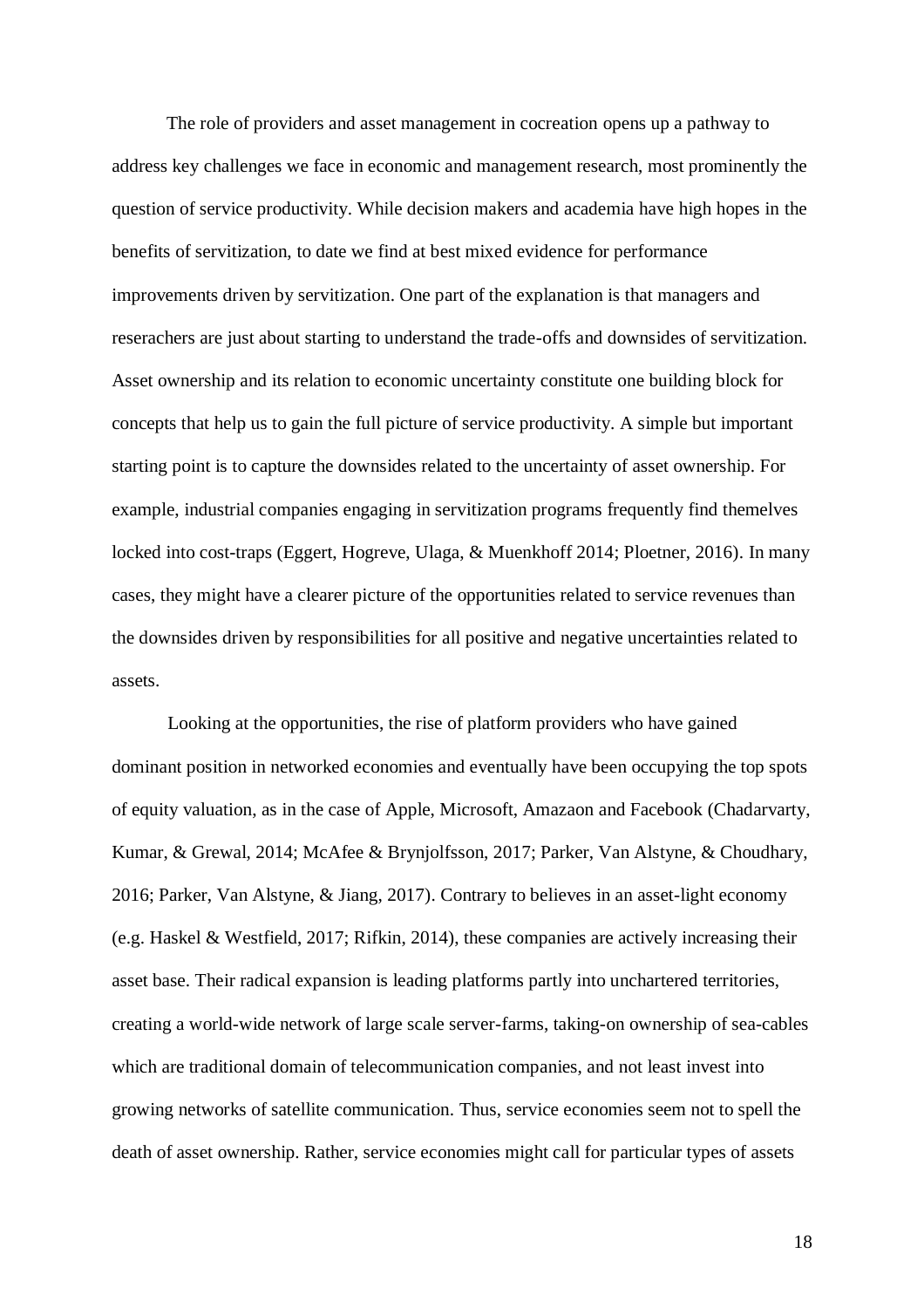enabling clients and providers to unlock services from the resource base.

Because of the dual implication of uncertainty for asset ownership, offering opportunities as well as downsides, companies need to pursue selective approaches, aiming to own assets they can turn into opportunities, and avoiding assets exposing them to potential losses. One of the hidden benefits of services might be that service contracts facilitate the development of such focused specialization strategies. Future research might unveil if and how such service-driven specialization drives up productivity, the performance of firms as well as client-perceived value, and eventually, economy-wide benefits.

# **Uncertainty and the Dynamics of Value Propositions**

Service researchers elaborate on a proposition established by Bastiat that economic actors value resources for their services rather than their intrinsic value (Bastiat, 1964; Vargo & Lusch, 2004). Service research reflects this by proposing value-in-use as the key driver of value propositions (Ballantyne & Varey, 2006; MacDonald, Kleinaltenkamp, & Wilson, 2016; Vargo & Lusch, 2004).

Researchers on business markets find regularly rationale and evidence that the performance of B2B suppliers impacts the value chains of their client companies (Anderson, 2009: Anderson, Narus, & van Rossum, 2006; MacDonald, Kleinaltenkamp, & Wilson 2016; Ulaga & Eggert, 2006). Similarly, researchers on technology and innovation management have identified customer perceived value propositions as the key driver affecting the value of technologies (Chesbrough, 2011; Teece, 2010; Wirtz, Pistoia, Ullrich, & Göttel, 2016). As one implication, innovation researchers have been investigating, proposing and testing business models and their capacity to unlock economic value from technological potential (Chesbrough, 2011; Osterwalder & Pigneur, 2005; Wirtz, Pistoia, Ullrich, & Göttel, 2016; Zott & Amit, 2008).

With our cocreation ownership framework (see fig.3) we aim to expose key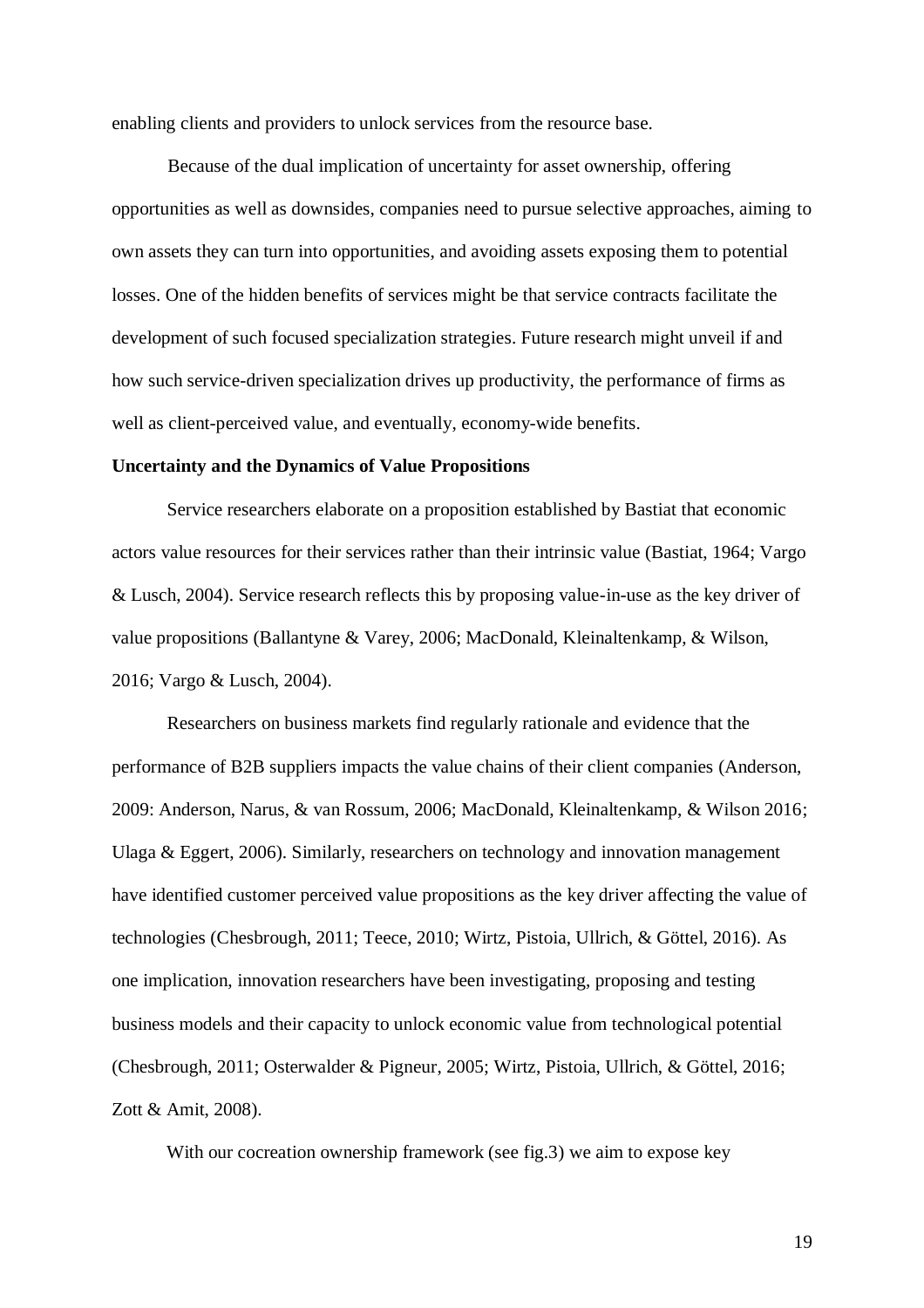components that enable providers and clients to share uncertainty, calibrate investments and thereby create otherwise absent business opportunities.

#### **Uncertainty and the Potential of Real-Options for Service Pricing**

At first sight, uncertainty may appear as an elusive phenomenon because it refers to the presence of genuine unpredictability apparent in life in general and business in particular (Decquech, 2011; Feduzi & Runde, 2014; Knight, 1921, Mises, 2007). However, a substantial share of business practices is concerned with the transformation of uncertainty. Most notably, entrepreneurs profit from uncertain situations, and use their judgement to spot profit opportunities where buyers and sellers lack information for rational pricing decision, offering room for judgment of entrepreneurs. By acting on their judgment and their claim to exploit ambiguous situations, entrepreneurs stimulate learning processes of buyers and sellers and thereby transform uncertainty on markets. (Foss, Foss, & Klein, 2007; Mises, 2007). Such learning processes have been transforming hitherto priviledged luxury services like long-haul flights, mobile-high-speed data transmission or augmented reality almost to no-frill commodities.

In addition, looking at the function of services for sharing uncertainties opens-up an exciting avenue for service-pricing. Looking at their contribution for transforming uncertainty, services share some trades with financial options. Financial markets have responded with the invention of financial options that enables investors to share uncertainties with speculators who offer hedges via options. By using service providers, clients obtain the right to obtain a benefit without the obligation to own the underlying asset (Adams, 2004; McGrath, Ferrier, & Mendelow, 2004; Miller & Huggins, 2010; Shi, 2016). The driver of this option value of a service relates to uncertainty related to the underlying asset. Real options theory aims to mobilize insights from financial option research for the valuation of management decisions under uncertainty (Haenlein, Kaplan, Schroder, 2006). That is, the valuation of a service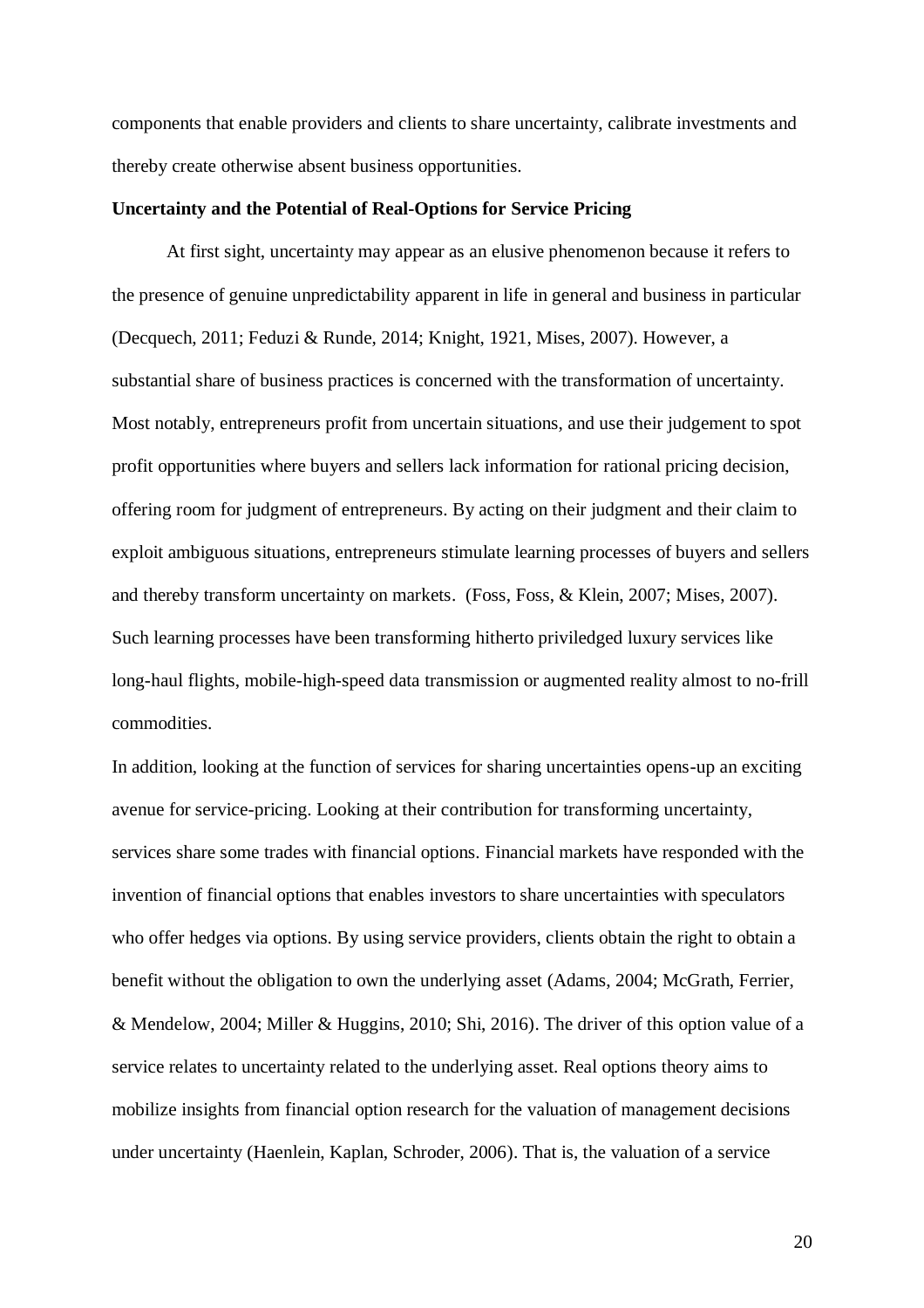decisively depends on its option value, related to the value of the right to obtain a service without the obligation to own the asset.

Service researchers have started to analyse the potential of options theory to inform pricing of particular service offerings. Looking at the role of uncertainty in the configuration of service contracts opens up the role of a more general and systematic theory and analysis of service pricing. Thus, our uncertainty perspective complements current knowledge on service pricing. For example, Indounas and Avlonitis (2009) identify pertinent pricing objectives of service firms, most prominently, stability in the market, customer objectives, financial objectives, market-share and capacity related objectives and, not least, competition-related objectives. Uncertainty affects all these aspects in fundamental ways, most apparent in the customer perspective on opportunities and downsides of ownership, but also the valuation of the capacity in the face of uncertainty, for example for meeting service-level agreements.

Not least, real options offer a theoretical foundation for informing pricing of service offerings that impact customer perceived uncertainty. Thus, uncertainty and its impact on contracting and pricing offer an avenue for deepening our understanding of service pricing and at the same time offer practical and meaningful tools for improving managerial pricing decisions.

#### **Summary and Conclusions**

The service sector is growing and has reached or even exceeds 80% of employment and GDP in developed economies (OECD 2007; Wirtz, Tuzovic and Ehret 2015). Business services are the major drivers of the rise of the services sector and constitute a growing input into economic activity (see Fig. 1, Ehret and Wirtz 2010; OECD 2007; Triplett and Bosworth 2003; Woelfl 2005). Service researchers reflect on this development and hold that in service economies value is increasingly co-created by clients in interaction with service providers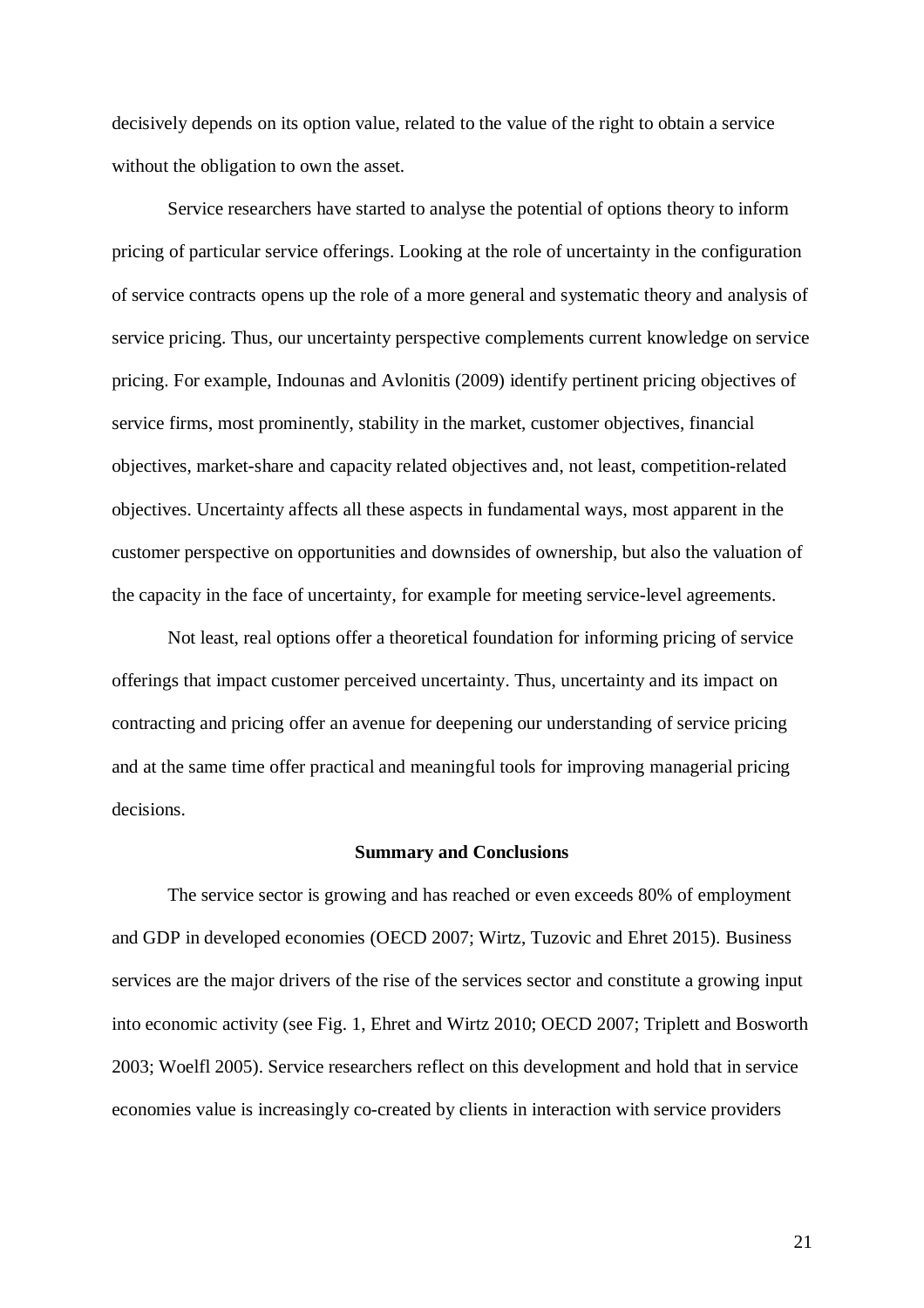(Vargo and Lusch, 2004). Producer-consumer relationships of goods-dominant logics are increasingly replaced by provider-client relationships in the context of SDL.

We hold that in service transactions, the provider offers the value proposition of taking on the uncertainty of value co-creation by taking on ownership for service assets, specifying service performance levels and managing service operations to meet service-level agreements in co-creation with clients. B2B service providers offer value by transforming uncertainty into economic opportunity. Thus, service busineses come always with potential downsides, like losses or cost-traps caused by service assets and providers' liability for meeting contractual agreed service-levels. In this article, we have discussed the key uncertainty implications including their downsides, the dynamic and strategic factors of value propositions by configuring service offerings and business eco-systems based on cocreative ownership, the types of assets needed to make cocreation work, and key issues related to valuation and pricing.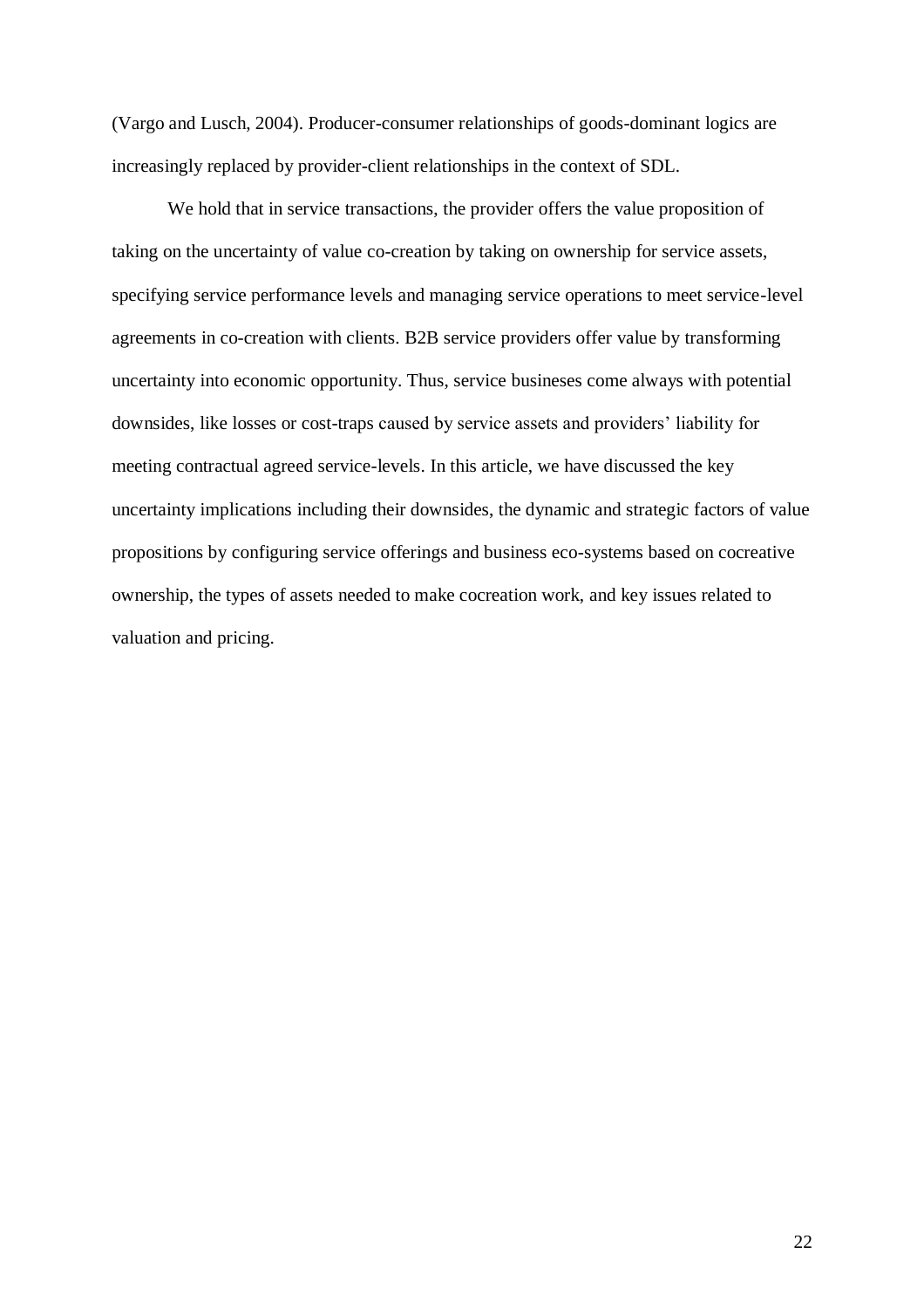#### **References**

- Adams, M. (2004). Real options and customer management in the financial services sector. *Journal of Strategic Marketing*, 12 (1), 3-11.
- Anderson, J.C. 2009, *Business market management: understanding, creating and delivering value*, 3rd edn. Upper Saddle River, N.J.: Pearson Prentice Hall.
- Anderson, J.C., Narus, J.A. & van Rossum, W. (2006). Customer Value Propositions in Business Markets, *Harvard Business Review*, 84 (3), 90-99.
- Amit, R., & Schoemaker, P. J. H. (1993). Strategic assets and organizational rent. *Strategic Management Journal*, 14(1), 33-46.
- Arora, A., Fosfuri A., & Gambardella A. (2004). *Markets for technology: The economics of innovation and corporate strategy*. Cambridge, Mass. ; London: MIT.
- Arora, A., Fosfuri, A., & Rønde, T. (2013). Managing licensing in a market for technology. *Management Science*, 59(5), 1092-1106.
- Ballantyne, D. & Varey, R.J. (2006). Creating value-in-use through marketing interaction: the exchange logic of relating, communicating and knowing. *Marketing Theory*, 6 (3), 335- 348.
- Barzel, Y. 1987. The entrepreneur's reward for self-policing. *Economic Inquiry*, 25(1), 103.
- Barzel, Y. 1997. *Economic analysis of property rights* (2nd ed.). Cambridge: Cambridge University Press.
- Bastiat, F. (1964). *Selected essays on political economy: Reprint*. Princeton, NJ: D. Van Nordstrand. Originally published 1864.
- Buera, F. J., & Kaboski, J. P. (2012). The rise of the service economy. *American Economic Review*, 102(6), 2540-2569.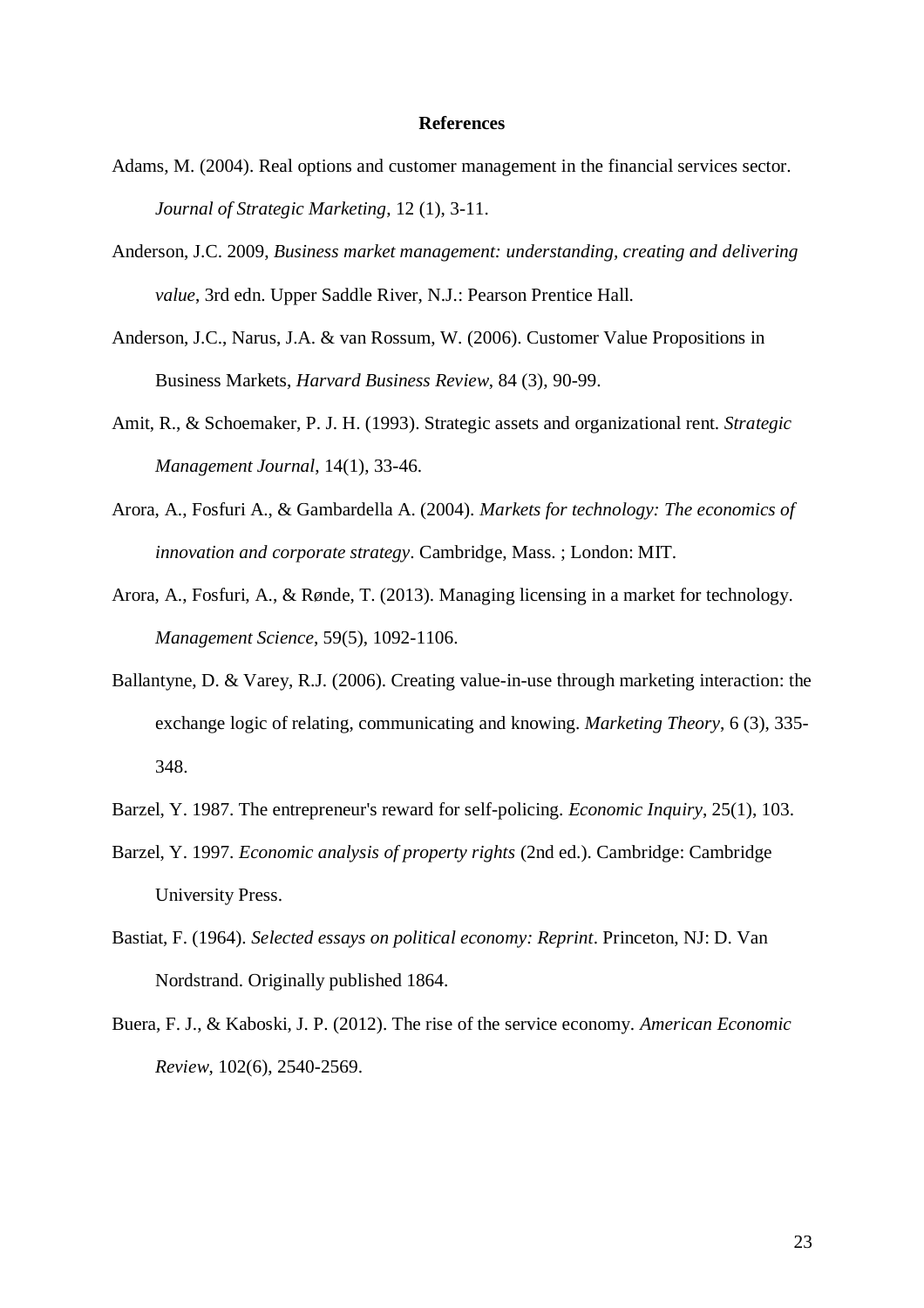- Chakravarty, A., Kumar, A. & Grewal, R. (2014). Customer Orientation Structure for Internet-Based Business-to-Business Platform Firms. *Journal of Marketing*, 78 (5), 1- 23.
- Chesbrough, H. W. (2011). *Open services innovation: Rethinking your business to grow and compete in a new era*. San Francisco, Calif.: Jossey-Bass.
- Christensen, C. M. (2003), *The innovator's solution: Creating and sustaining successful growth.* Boston, Mass.; London: McGraw-Hill.
- Coase, R. H. 1960. The problem of social cost. *Journal of Law and Economics*, 3(1): 1-44.
- Dequech, D. (2011). Uncertainty: A Typology and Refinements of Existing Concepts. *Journal of Economic Issues*, 45 (3), 621-640.
- Ehret, M., & Wirtz, J. (2010). Division of labor between firms: Business services, nonownership-value and the rise of the service economy. *Service Science*, 2(3), 136- 145.
- Ehret, M., & Wirtz, J. (2017). Unlocking value from machines: Business models and the industrial internet of things. *Journal of Marketing Management*, 33(1), 111-130.
- Feduzi, A., & Runde, J. (2014). Uncovering unknown unknowns: Towards a baconian approach to management decision-making. *Organizational Behavior & Human Decision Processes*, 124 (2), 268-283.
- Foss, K., Foss, N. J., Klein, P. G., & Klein, S. K. (2007). The entrepreneurial organization of heterogeneous capital. *Journal of Management Studies*, 44(7), 1165-1186.
- Grönroos, C. & Voima, P. (2013). Critical service logic: making sense of value creation and co-creation*. Journal of the Academy of Marketing Science*. 41 (2), 133-150.
- Grossman, S. J., & Hart, O. D. (1986). The costs and benefits of ownership: A theory of vertical and lateral integration. *Journal of Political Economy*. 94(4), 691-719.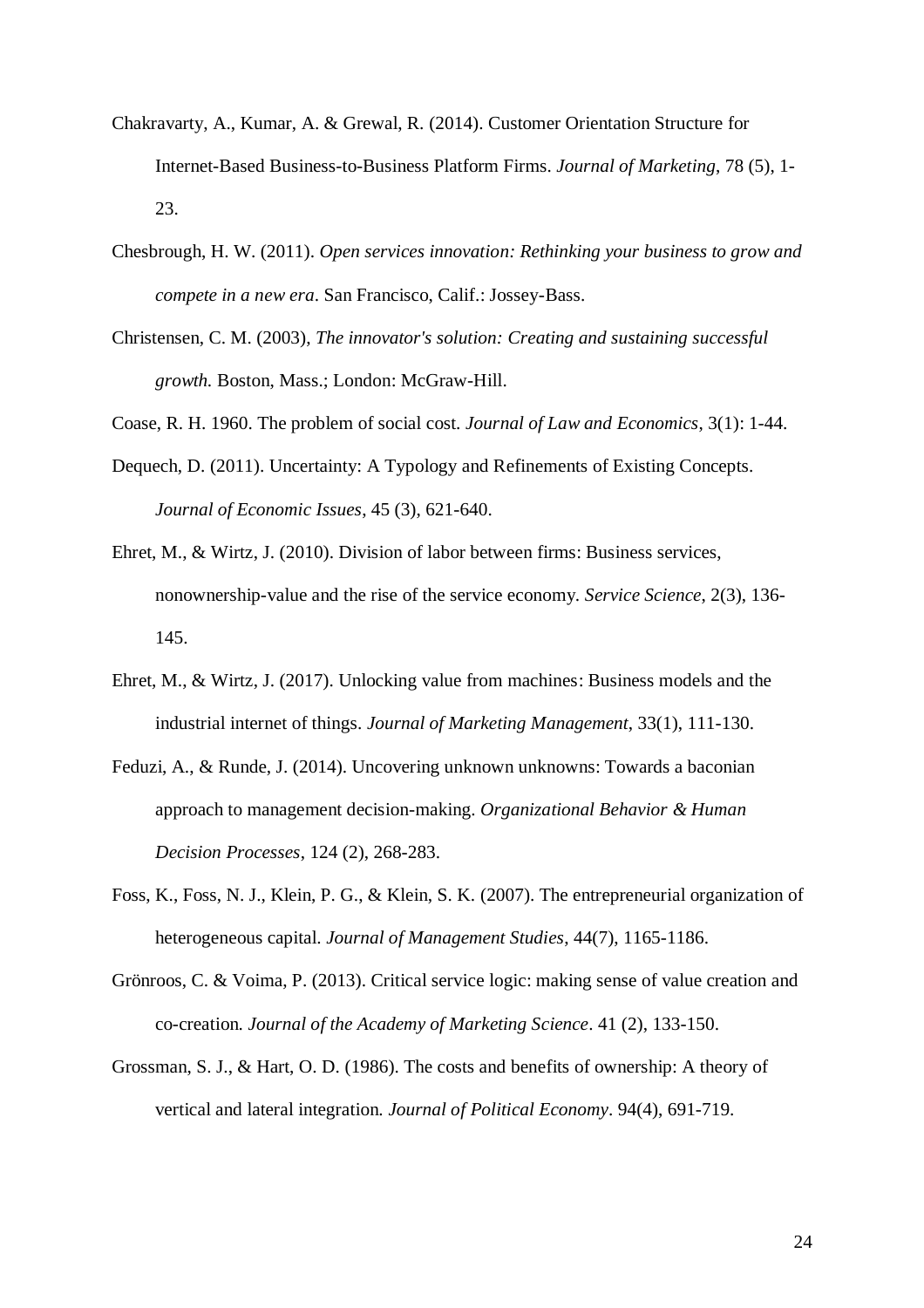- Haenlein, M., Kaplan, A.M. & Schoder, D. (2006). Valuing the Real Option of Abandoning Unprofitable Customers When Calculating Customer Lifetime Value. *Journal of Marketing*, 70 (3), 5-20.
- Haskel, J. & Westlake, S. (2017): *Capitalism without Capital. The Rise of the Intangible Economy.* Princeton University Press: Princeton, New Jersey, USA, 2017.
- Indounas, K. & Avlonitis, G.J. (2009). Pricing objectives and their antecedents in the services sector", *Journal of Service Management.* 20 (3), 342-374.
- Ingenbleek, P.T.M. (2014). The theoretical foundations of value-informed pricing in the service-dominant logic of marketing. *Management Decision,* 52 (1), 33-53.

Knight, F.H. (1921). *Risk, uncertainty and profit*. Boston: Houghton Mifflin Company

- Koszerek, D., Havik, K., McMorrow, K., Röger, W., & Frank Schönborn (2007): An overview of the EU KLEMS Growth and Productivity Accounts. *European Economy*. *Economic Papers*, 290. Brussells: European Commission.
- Lewin, P. (1999). *Capital in disequilibrium: The role of capital in a changing wo*rld. London: Routledge.
- Lovelock, C., & Gummesson, E. (2004). Whither services marketing? In search of a new paradigm and fresh perspectives. *Journal of Service Research*, 7 (1), 20-41.
- McAfee, A. & Brynjolfsson, E. (2017). *Machine, platform, crowd: harnessing our digital future*. New York: W.W. Norton & Company.
- Macdonald, E. K., Kleinaltenkamp, M., & Wilson, H. N. (2016). How business customers judge solutions: Solution quality and value in use. *Journal of Marketing*, 80(3), 96-120.
- McGrath, R.G., Ferrier, W.J. & Mendelow, A.L. (2004). Real Options as Engines of Choice and Heterogeneity. *Academy of Management Review*, 29 (1), 86-101.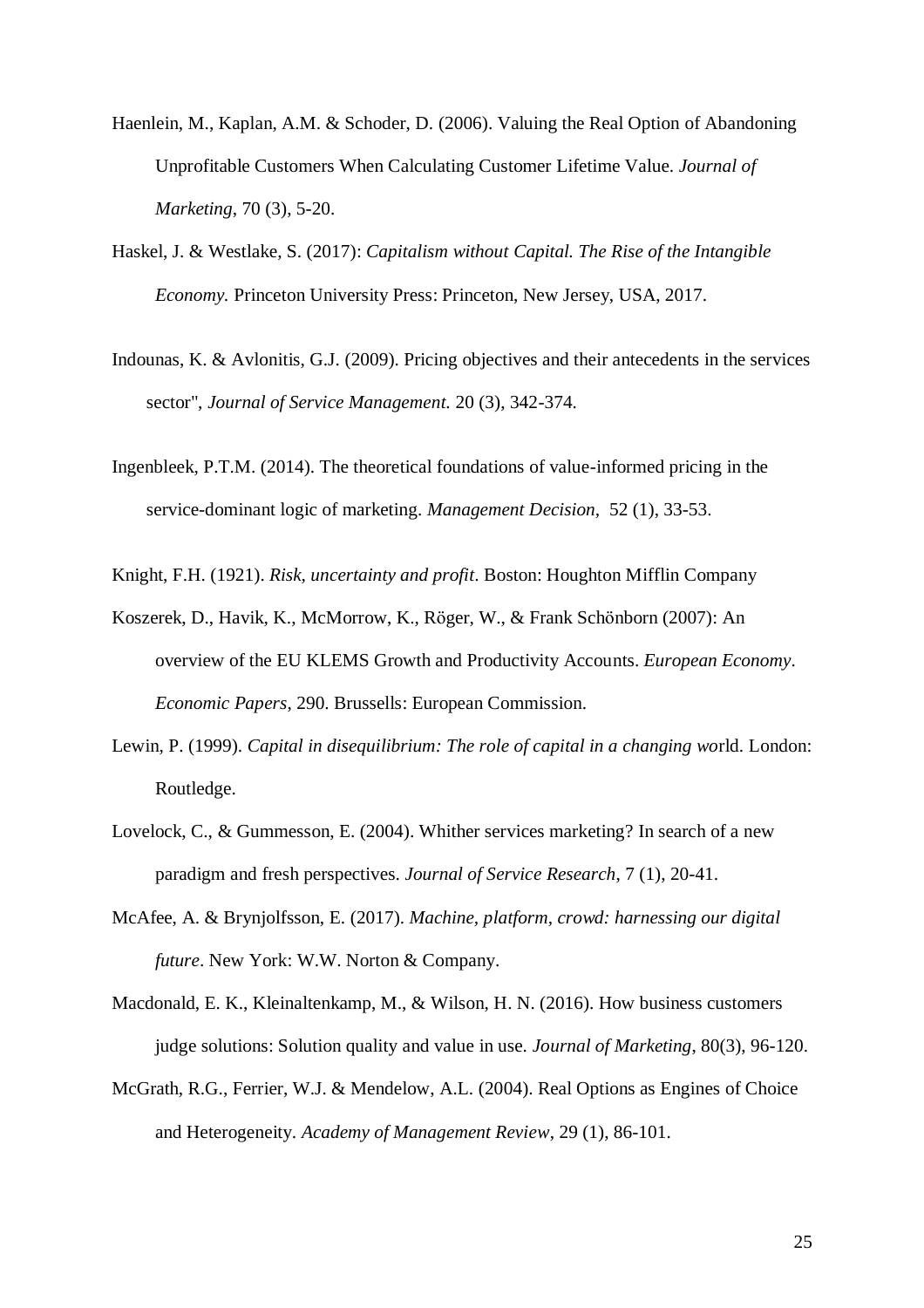- Miller, L.T. & Huggins, E.L. (2010). Service Sector Pricing Decisions: A Real Options Approach. *IUP Journal of Applied Finance,* 16 (2), 52-69.
- Mises, L. Von 2007. *Human action A treatise on economics* (4th rev. ed.). Indianapolis, Ind.: Lancaster, Liberty Fund, Gazelle Drake Academic distributor.
- Mock, D. (2005). *The qualcomm equation - how a fledgling telecom company forged a new path to big profits and market dominance*. New York: Amacom.
- Morgan, R. M., & Hunt, S. D. (1994). The commitment-trust theory of relationship marketing. *Journal of Marketing*, 58(3), 20.
- OECD (Ed.). (2007). *Staying competitive in the global economy: Moving up the value chain*. Paris: OECD.
- Osterwalder, A. & Pigneur, Y. (2005). Clarifying Business Models: Origins, Present, and Future of the Concept. *Communications of AIS*, 16, 1-25.
- Parker, G., Van Alstyne M., Choudary S. P. (2016): *Platform revolution: How networked markets are transforming the economy and how to make them work for you*. New York: Norton.
- Parker, G., Van Alstyne, M. & Jiang, X. (2017). Platform Ecosystems: how Developers Invert the Firm. *MIS Quarterly,* 41 (1), 255-264.
- Penrose, E. T. (1959). *The theory of the growth of the firm*. London: Blackwell.
- Peteraf, M. A. (1993). The cornerstones of competitive advantage: A resource-based view. *Strategic Management Journal*, 14(3), 179-191.
- Peters, L.D. (2016). Heteropathic versus homopathic resource integration and value cocreation in service ecosystems. *Journal of Business Research,* 69 (8), 2999-3007.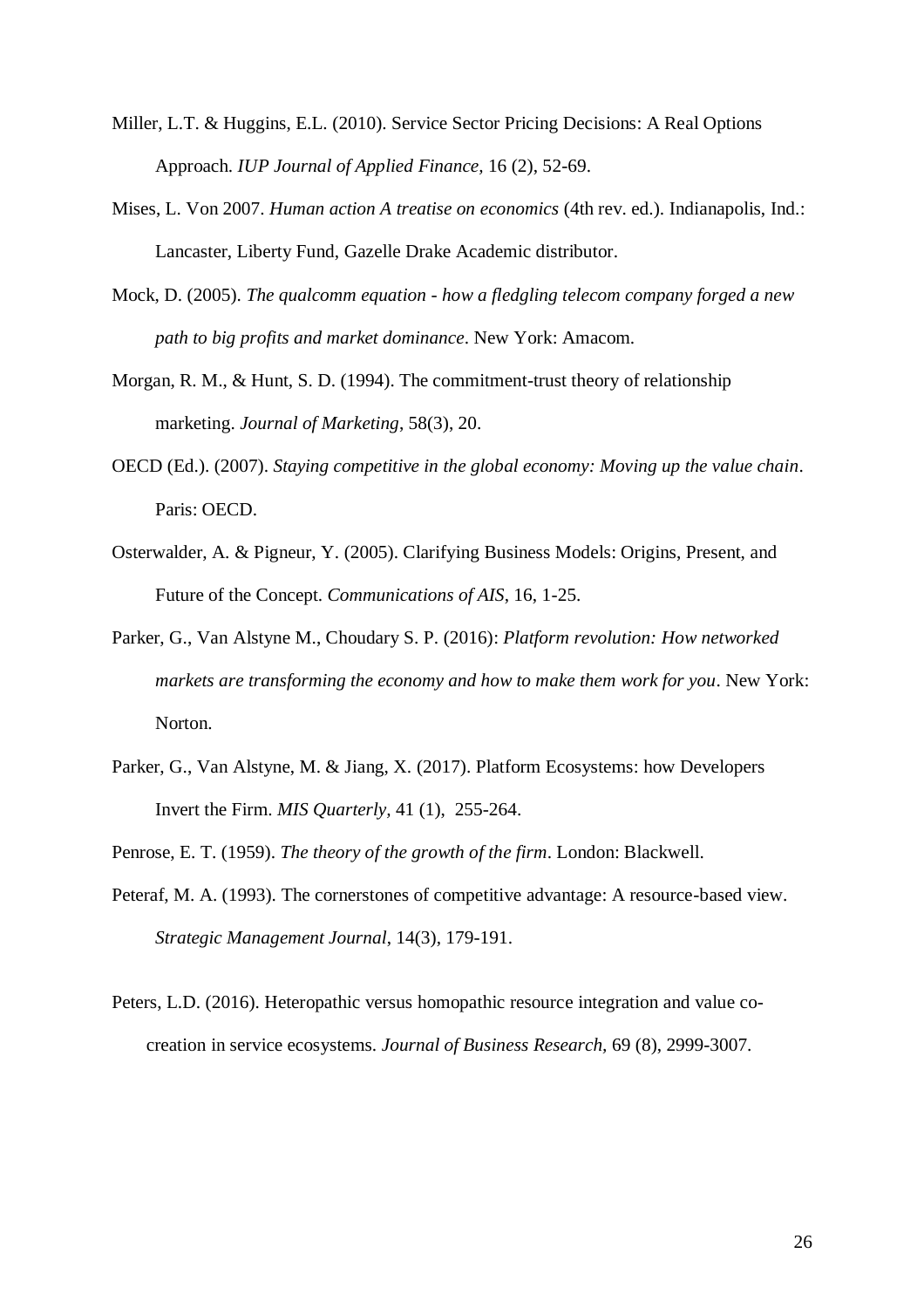- Peters, L.D., Löbler, H., Brodie, R.J., Breidbach, C.F., Hollebeek, L.D., Smith, S.D., Sörhammar, D. & Varey, R.J. 2014. Theorizing about resource integration through service-dominant logic", *Marketing Theory*, 14 (3), 249-268.
- Pisano, G. P. (2006). *Science business: The promise, the reality, and the future of biotech.* Boston, Mass.: Harvard Business School Press.
- Plötner, O. (2016). *Cost traps in business models 4.0. Berlin*, Germany: European School of Management and Technology.
- Quinn, J. B. 1992. *Intelligent enterprise: A knowledge and service based paradigm for industry*. Free Press: Maxwell Macmillan: Maxwell Macmillan International.
- Rifkin, J. (2014). *The zero marginal cost society: The internet of things, the collaborative commons, and the eclipse of capitalism*. New York: Palgrave – MacMillan.
- Shi, W. (2016). Entry and exit of service providers under cost uncertainty: a real options approach. *Journal of the Operational Research Society,* 67 (2), 229-239.
- Smith, D. J. (2013). Power-by-the-Hour: The role of technology in reshaping business strategy at rolls-royce. *Technology Analysis & Strategic Management*, 25(8), 987-1007.
- Srivastava, R. K., Shervani, T. A., & Fahey, L. (1998). Market-based assets and shareholder value: A framework for analysis. *Journal of Marketing*, 62(1), 2-18.
- Triplett, J. E., & Bosworth, B. P. (2003). Productivity measurement issues in services industries: "Baumol's disease" has been cured. *Economic Policy Review*, 9(3), 23-33.
- van Ark, B. & Jäger, K. (2017). Recent Trends in Europe's Output and Productivity Growth Performance at the Sector Level, 2002-2015. *International Productivity Monitor*, 33, 8- 23.
- Vargo, S. L., & Lusch, R. F. (2004). Evolving to a new dominant logic for marketing. *Journal of Marketing*, 68(1), 1-17.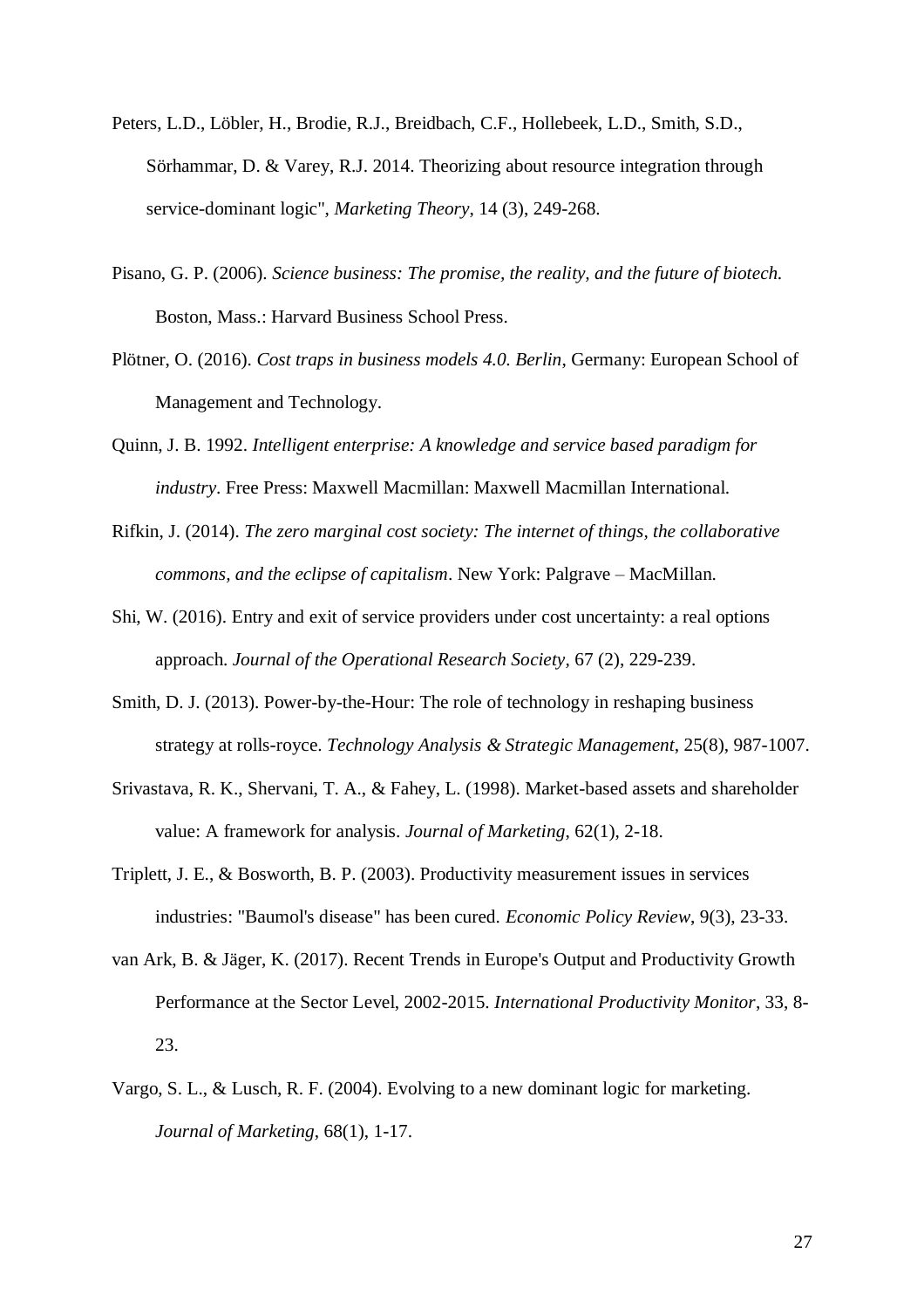- Wernerfelt, B. (1984). A resource-based view of the firm. *Strategic Management Journal*, 5(2), 171-180.
- Wirtz, J., & Ehret, M. (2017). Capturing Value in the Service Economy, *Journal of Service Management Research*, 1(1), 22 – 38.
- Wirtz, J., & Lovelock, C. (2016). *Services Marketing: People, Technology, Strategy*, 8th ed., New Jersey: World Scientific.
- Wirtz, B.W., Pistoia, A., Ullrich, S. & Göttel, V. (2016). Business Models: Origin, Development and Future Research Perspectives. *Long Range Planning*, 49 (1), 36-54.
- Wirtz, J., Tuzovic, S., & Ehret, M. (2015). Global business services. *Journal of Service Management,* 26 (4), 565-587.
- Wirtz, J. & Zeithaml, V. (2018). Cost-Effective Service Excellence. *Journal of the Academy of Marketing Science*, 46(1), 59-80.
- Wittkowski, K., Moeller, S., & Wirtz, J. (2013). Firms' intentions to use nonownership services. *Journal of Service Research*, 16(2), 171-185.
- Woelfl, A. (2005). The service economy in OECD countries. In: OECD (Ed.), *Enhancing the productivity of the service secto*r. Paris: OECD, 27-63.
- Zott, C. & Amit, R. (2008). The fit between product market strategy and business model: implications for firm performance. *Strategic Management Journal*, 29 (1), 1-26.

.